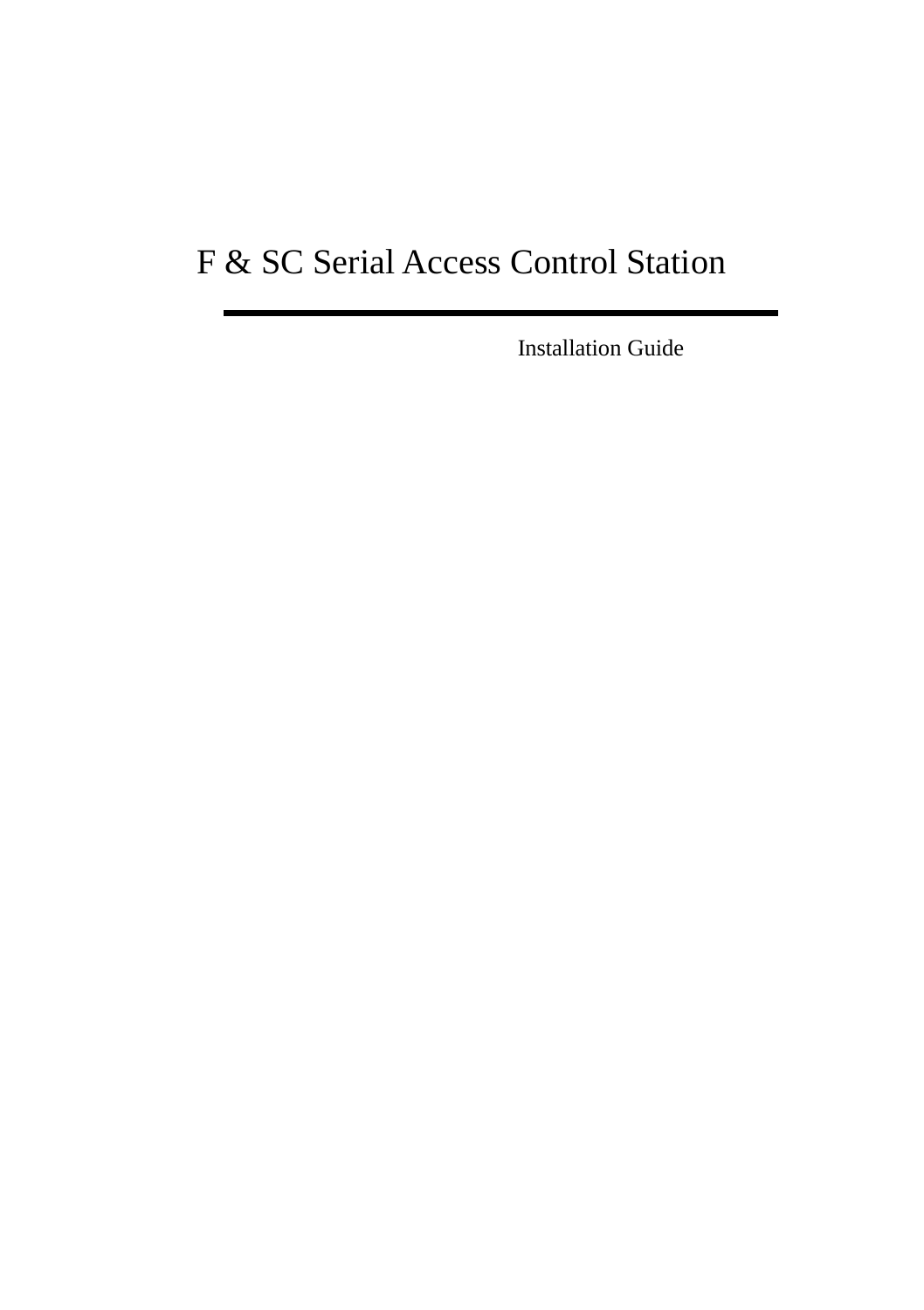#### **About this Guide**

 The F&SC Access Control Station User guide is designed to provide information to install the F& SC serial Access Control Station, for operation and configuration, please refer to the corresponding user's manual.

 Not all function these guides introduce available in combination, all is option.

 About your machine function, please consult our company technical personnel or the sales personnel.

Information in this document is subject to change without notice.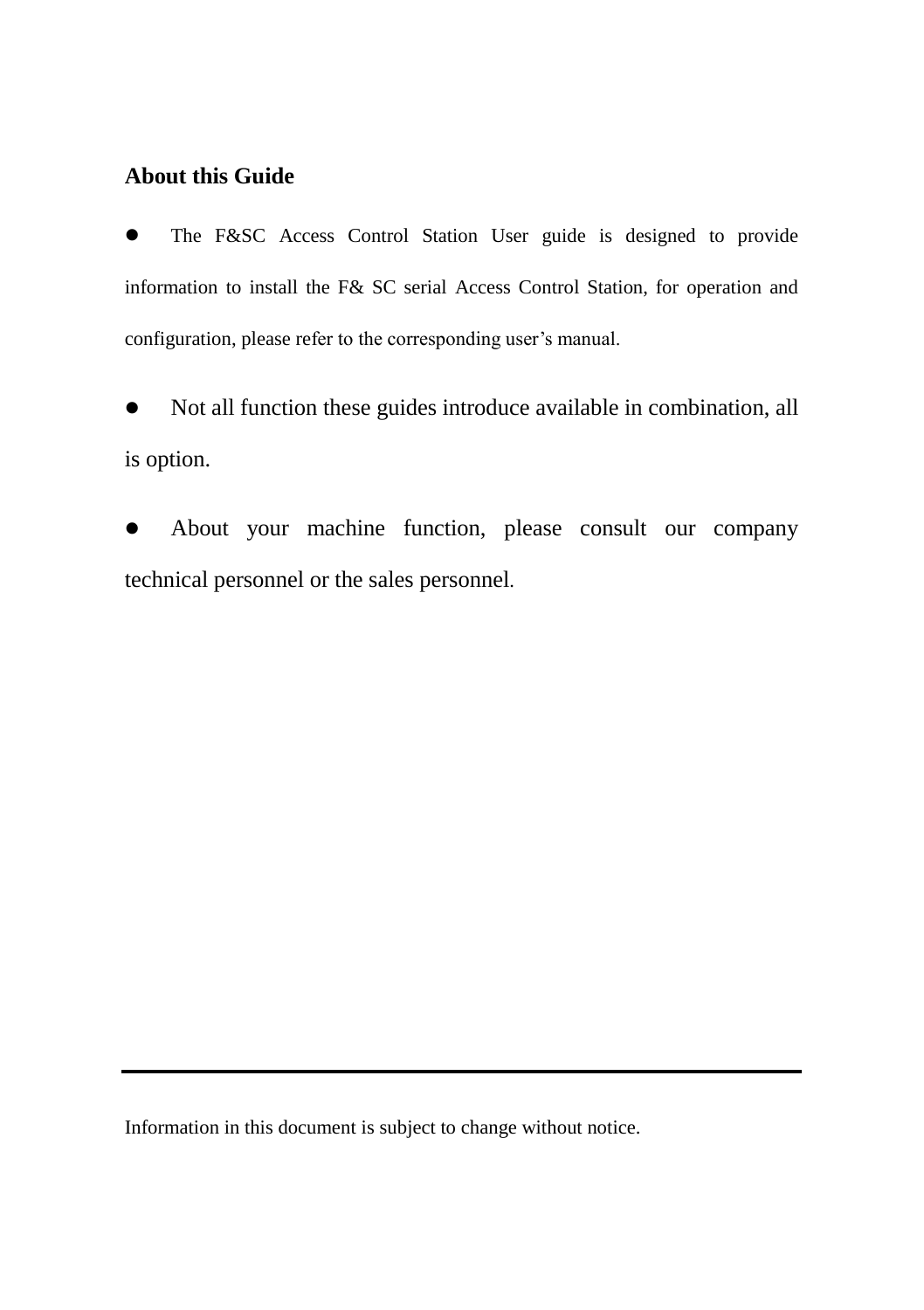# **Contents**

| 3.2.10 Connect with external Weigend reader 21 |  |
|------------------------------------------------|--|
|                                                |  |
|                                                |  |
|                                                |  |
|                                                |  |
|                                                |  |
|                                                |  |
|                                                |  |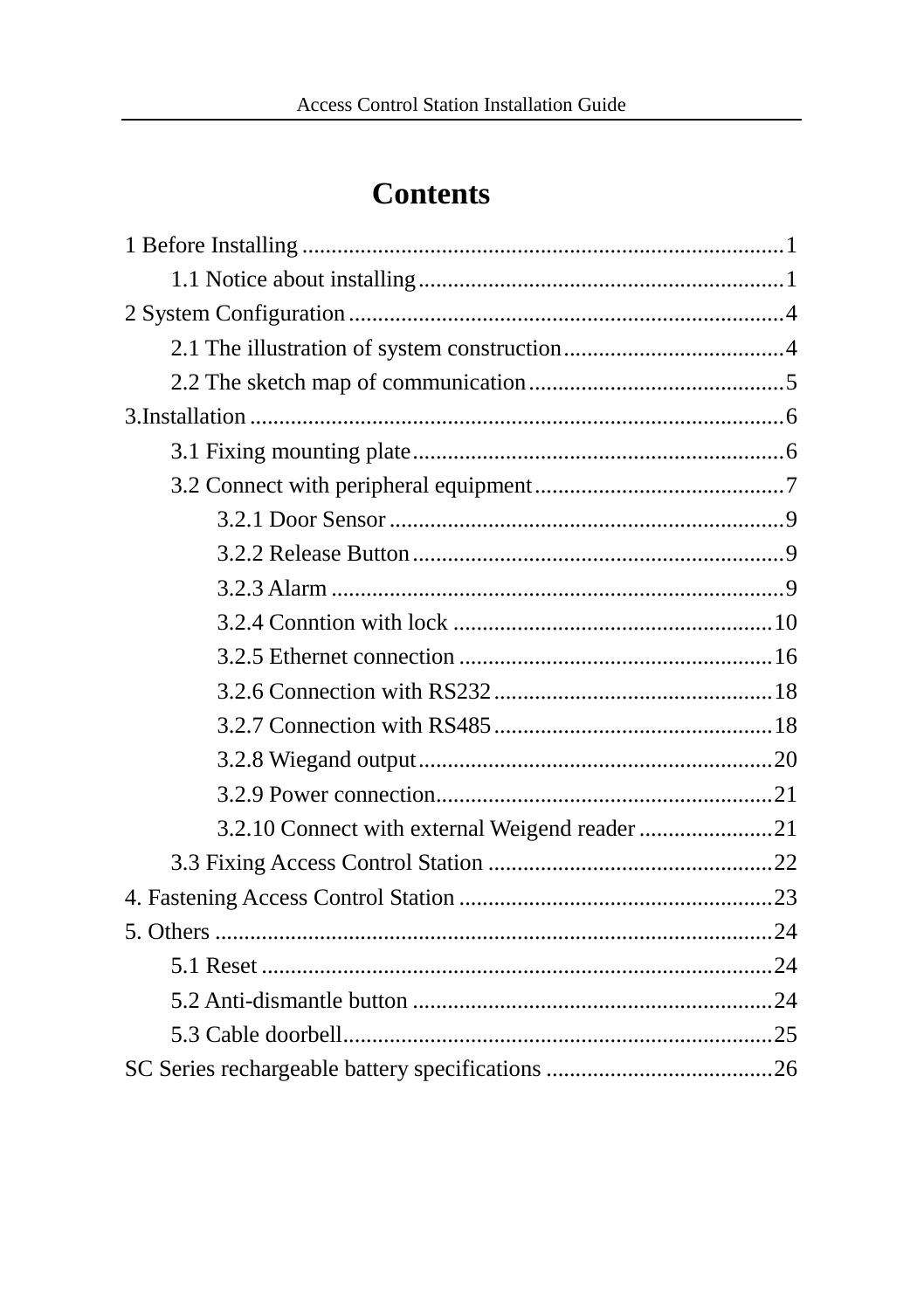# <span id="page-3-0"></span>**1 Before Installing**

## <span id="page-3-1"></span>**1.1 Notice about installing**

Access Control Station is a mass-produced product. It strictly tested comply with the standard of China, U.S.A, and EU. This file contains important information. It is better for you to read it carefully prior to use. If you ignore it, the incorrect installation may cause the unit damage. Although we could do our best to offer you service, the neglect to the file could cause unwanted cost for you.

1. Before installation, please make sure the power is cut off, because it is very dangerous if the power is on. The short circuit of power cable may cause the core parts damage.

2. All exposed part of connection wire end cannot be exceeded 5mm to prevent the bared wire accidental connection which leads to machine break down. And also suggest using different color cable to connect.

3. In the place where the static is strong or in winter, please connect the grounding firstly, in order to prevent the instant mass static damage the machine.

4. Connect power supply with device in the last for the wiring connection. If you find any unusual thing occur, please firstly cut off the power, then go to examine. Keep in mind: wiring operation under power on will lead to machine sudden damage; we are not liable for damages and trouble due to such operation.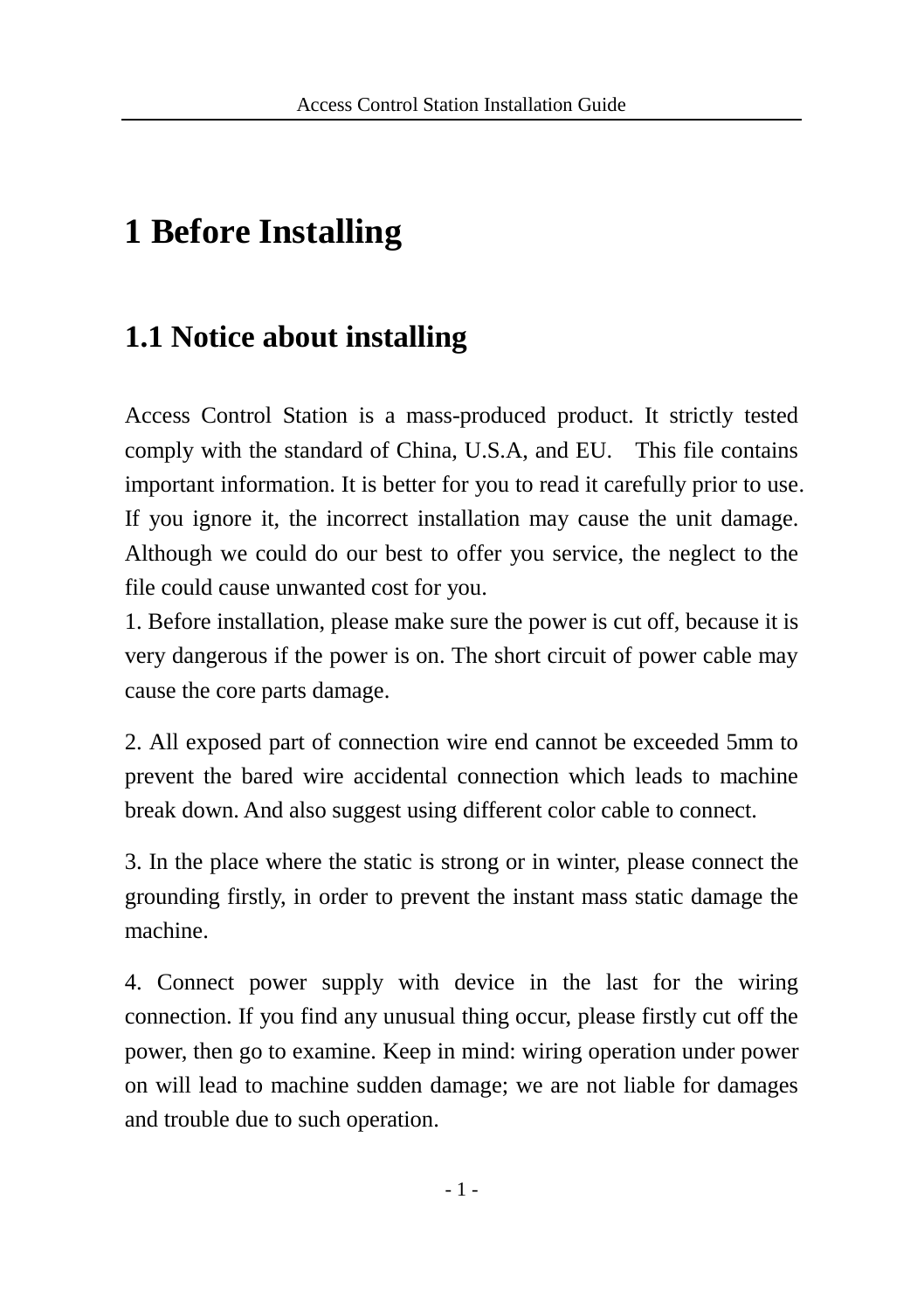5. The height to mount device is about 1.4-1.5 meter

6. After installation, please take off protection film on the fingerprint sensor to get best recognize result.

7. After installation finish, when go to test the exit-door button, please keep a personal in the outside, because sometimes the accidental issue can bring on you are not able to go outside.

8. Our equipment offer an automatically function, please after the installing finish. Run the auto-test function to confirm the installation finish.

9.We recommend using above the 12V/3A direct-current supply for ZK software's access control device, electricity lock better to powered by 12VDC, and no more than 1.5 A electric current At this time, the electric current of supply should be above1A than lock power. If the parameter of lock power surpasses this scope, please connect technical personnel. If the power had not met above requests, it possibly causes to be unable normally to drive the electricity lock, even damage the device.

10. Before device to be connected please read and always follow "Quick connect Guide" closely. Because the wrong wiring will cause the core block and sensor to burn out, insult in device to break down, at this cause ZK Software is not liable for any damages and trouble.

11. If the space between power adapters and device is too long, please do not use the twisted-pair or other type ferrules for the power wire. When the power wire is choused, you should consider attenuation of voltage, which has passed long distance transfer.

12. Please use specialized RS485 cable and the RS232/485 converter with power to hookup the network, the bus structure apply to connect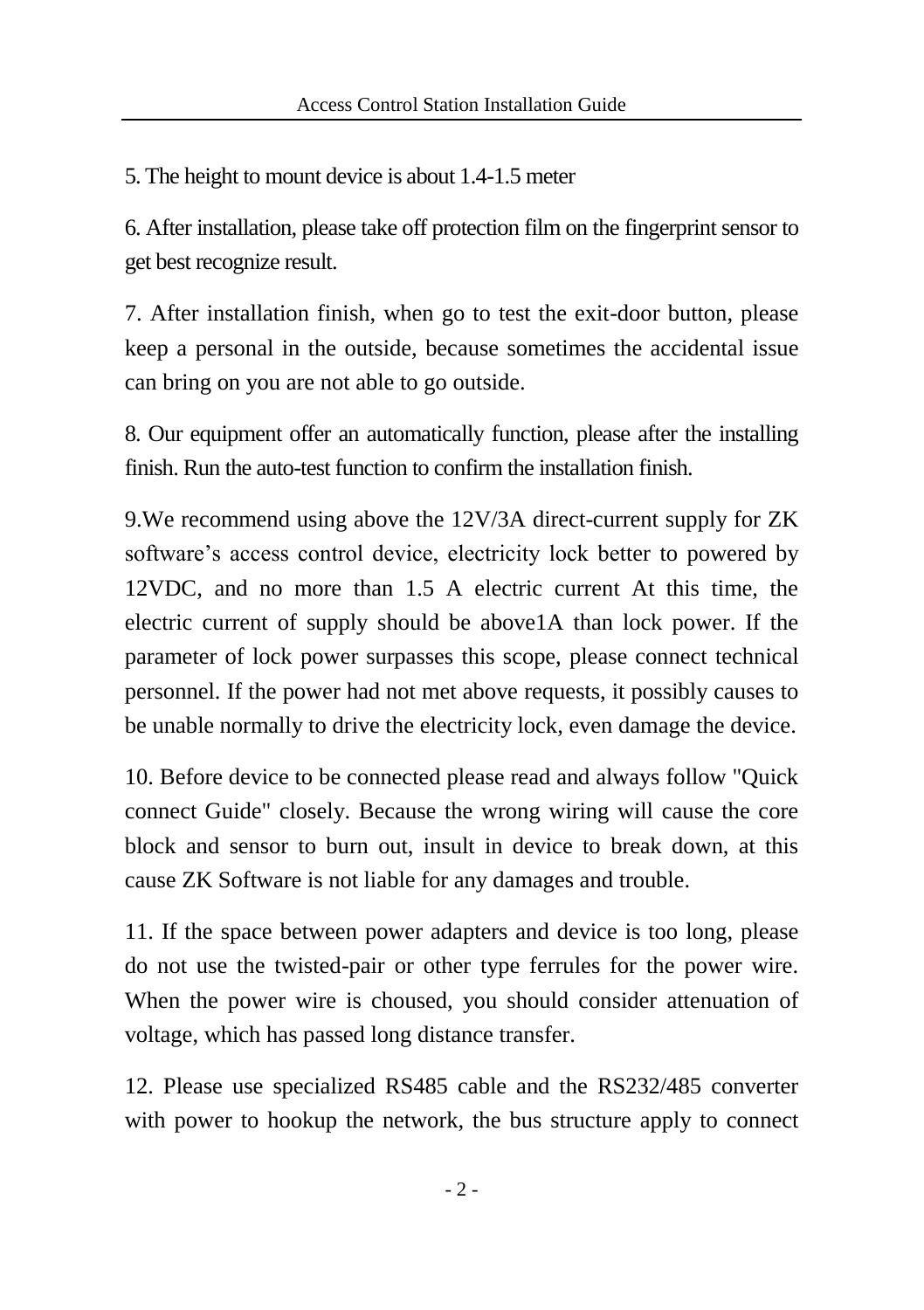with each device. When a long cable is used to transfer signal, it is need to connect a matching resistance to receiver, and its value is 120Ώ.

13. Other more details items; please see also the user manual, the operating instructions and the appendix and so on.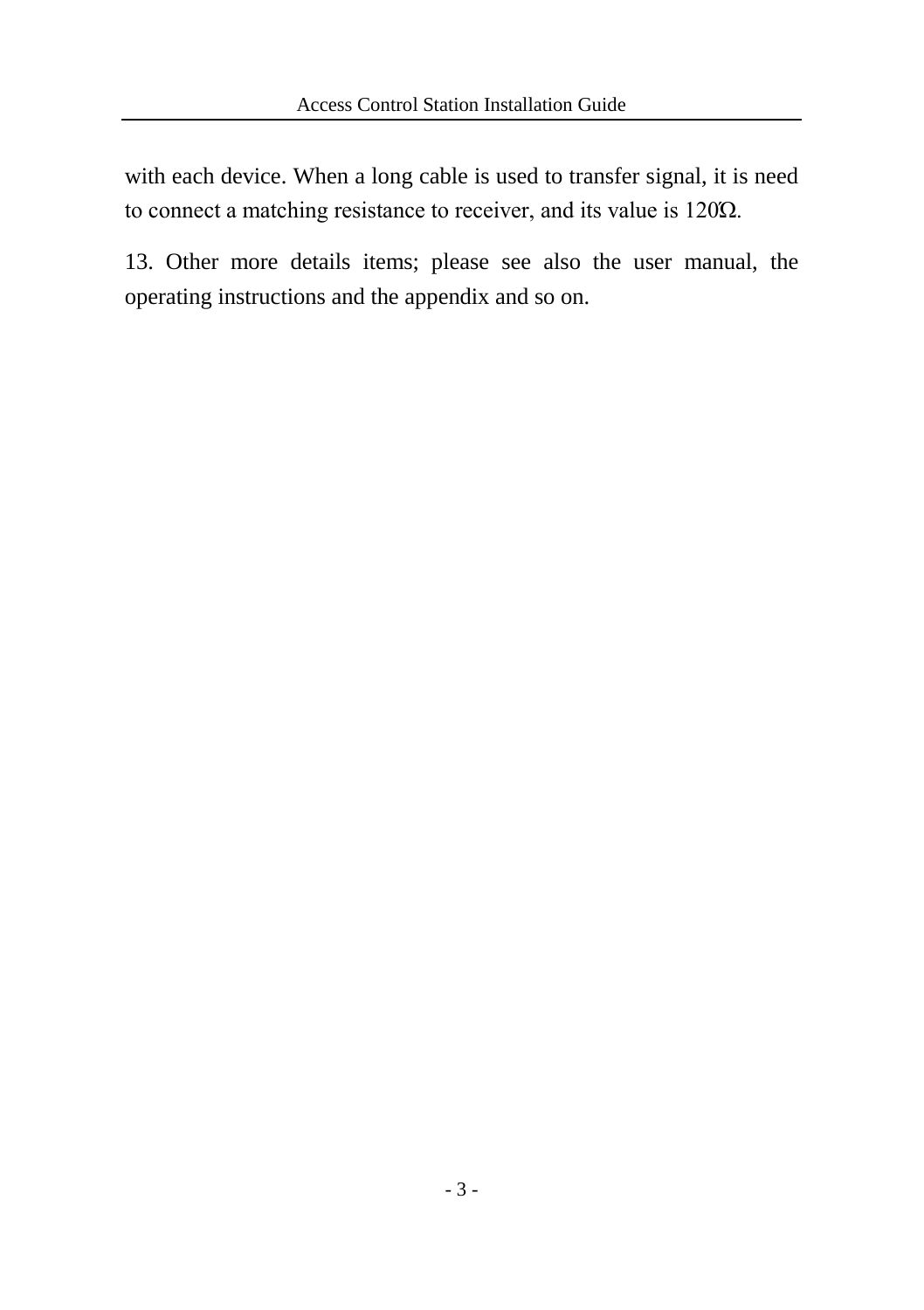# <span id="page-6-0"></span>**2 System Configuration**

## <span id="page-6-1"></span>**2.1 The illustration of system construction**

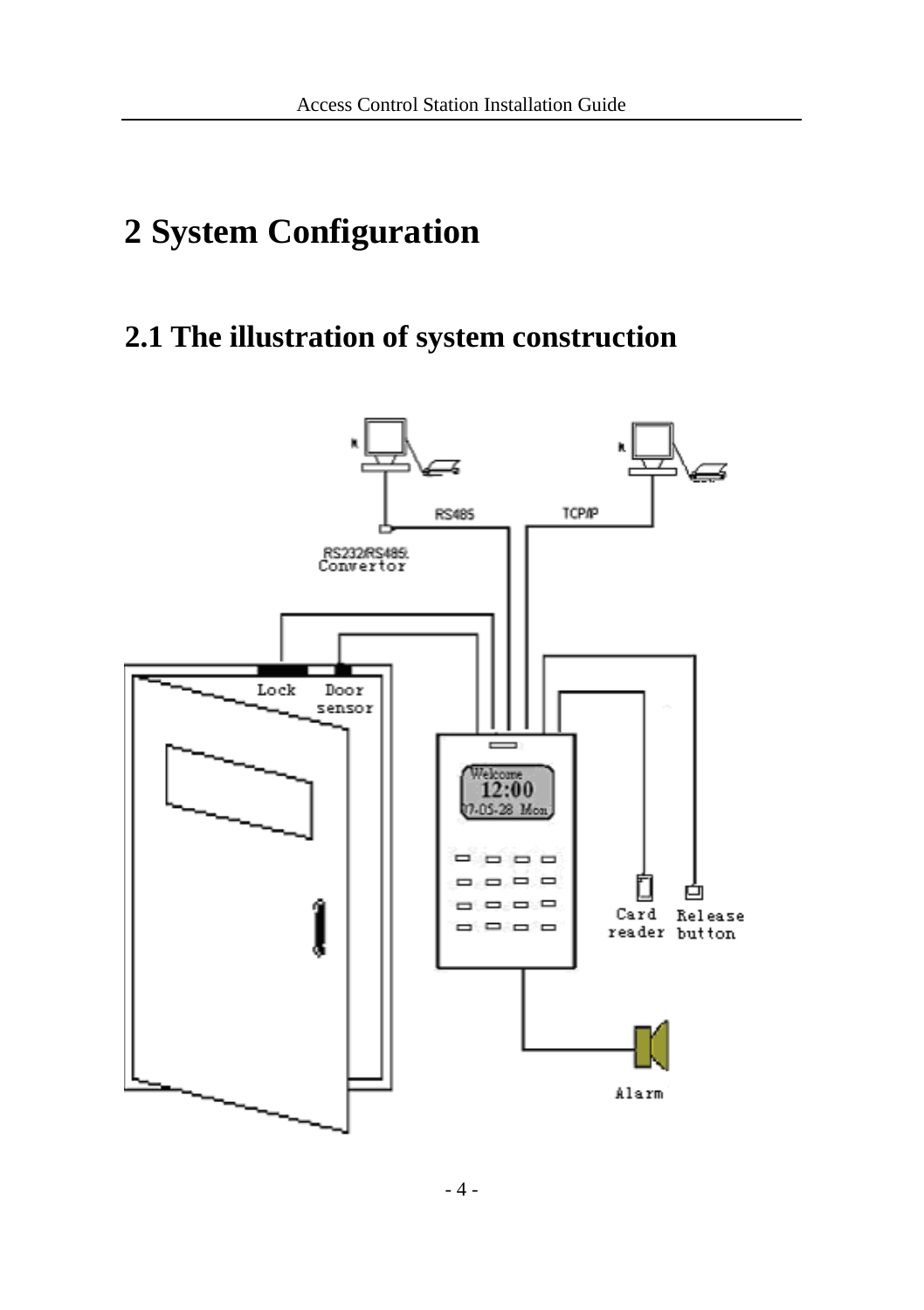# <span id="page-7-0"></span>**2.2 The sketch map of communication**

Access Control Station directly connects with PC through RS232 or TCP/IP



Access Control Station connects with PC through RS485 network



3 Access Control Station connects with PC through TCP/IP network.

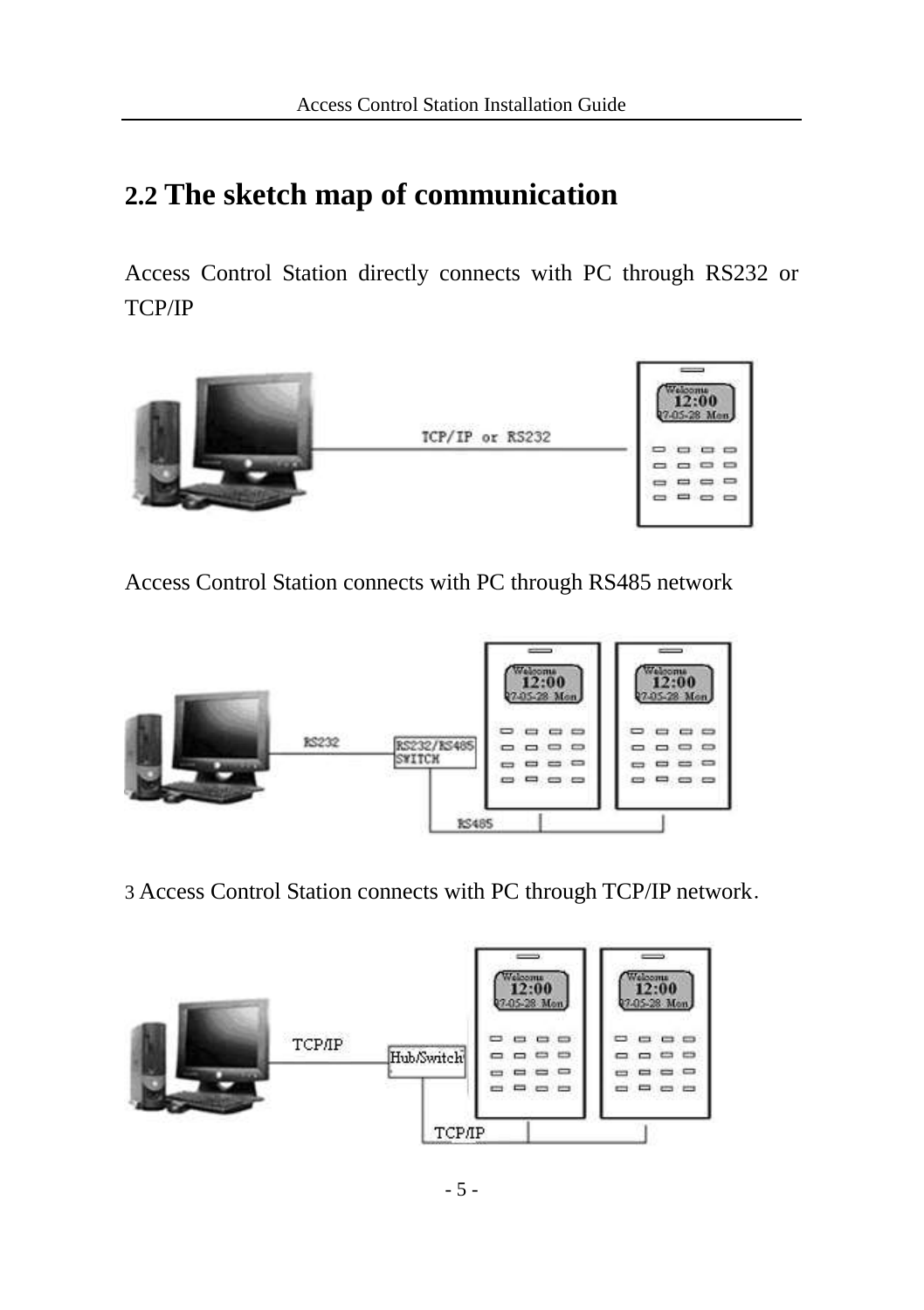## <span id="page-8-0"></span>**3.Installation**

### <span id="page-8-1"></span>**3.1 Fixing mounting plate**

 $\Omega$  Take out a Access Control Station, dismantle the screw between machine body and mounting plate until it is out, see figure (1).

② Carefully take up the bottom of mounting plate, see figure (2), push it up, see figure (3), then take away the mounting plate.

③ Determine the position of mounting plate on the wall. The Access Control Station should be mounted on the external wall of the door approximately 1400mm from the ground to the unit bottom. After the position is determined, you could drill a hole (18mm\*20mm) for cable out, see below figure shadowed part.

④ Make the hole of mounting plate meet the drilled hole on the wall, Use the screw to fix it on the wall, (for the details please see following figure)

⑤ after installation, please make sure the mounting plate is reliable, fasten, not loosed.



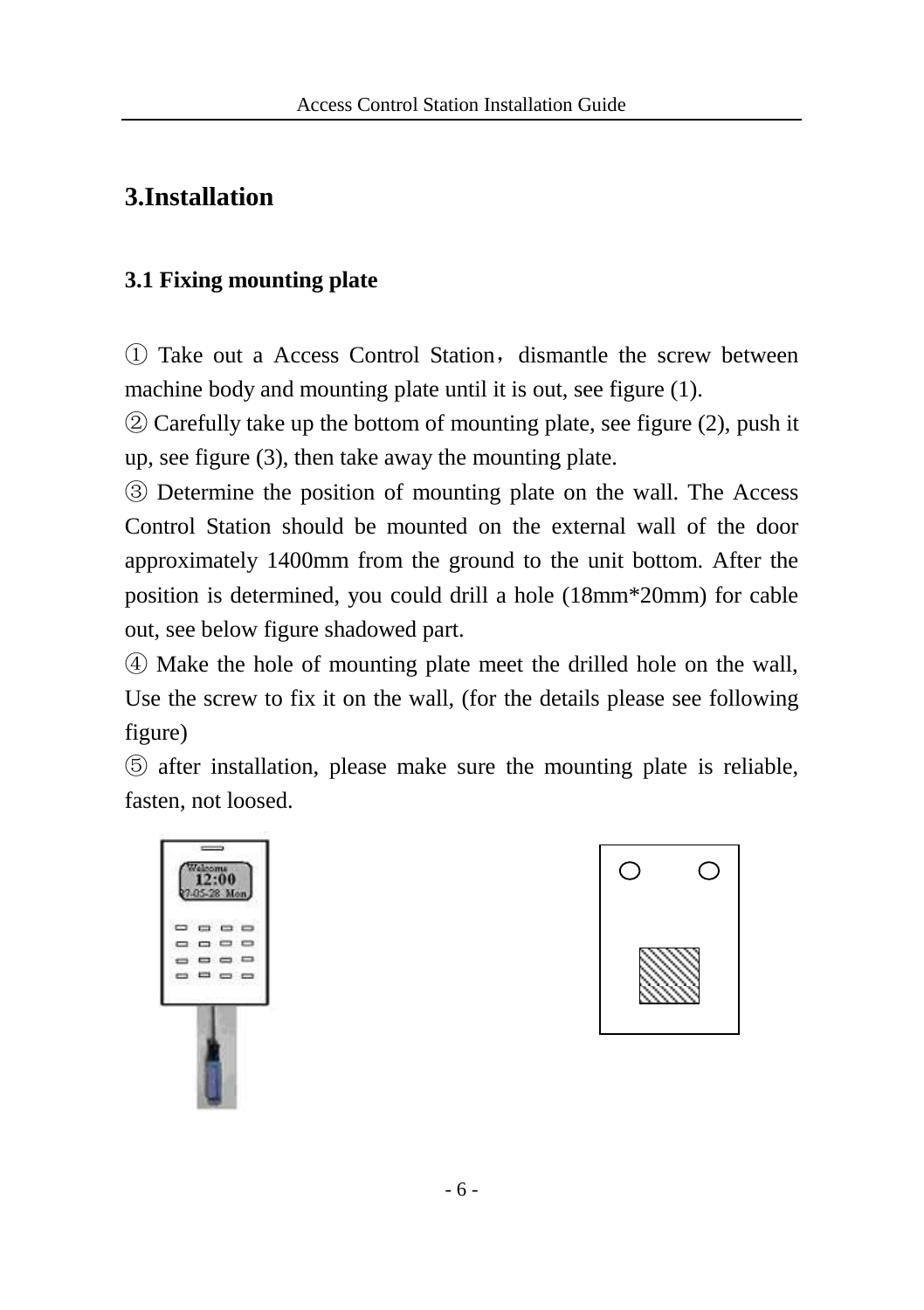# <span id="page-9-0"></span>**3.2 Connect with peripheral equipment**

**Caution: Do not to connect peripheral equipment before the power of the device is cut down, otherwise it is possible to damage the device badly**.

Please follow instruction to connect peripheral equipment

- $(1)$  Door sensor connection (sensor, GND)
- (2) Exit-button connection (Button GND)
- ③ Alarm connection(Alarm+, Alarm-)
- (4) Door lock connection (NC, COM, NO )
- $(5)$  Ethernet connection (RJ45-1, RJ45-2, RJ45-3,RJ45-4)
- $\overline{6}$  RS232 connection (232RX, 232TX, GND)
- $(7)$  RS485 connection (485A,485B)
- ⑧ Wiegand output connection(WD0,WD1,GND )
- ⑨ Cable Bell (Bell+, Bell-)
- ⑩ Power connection (GND, +12V)

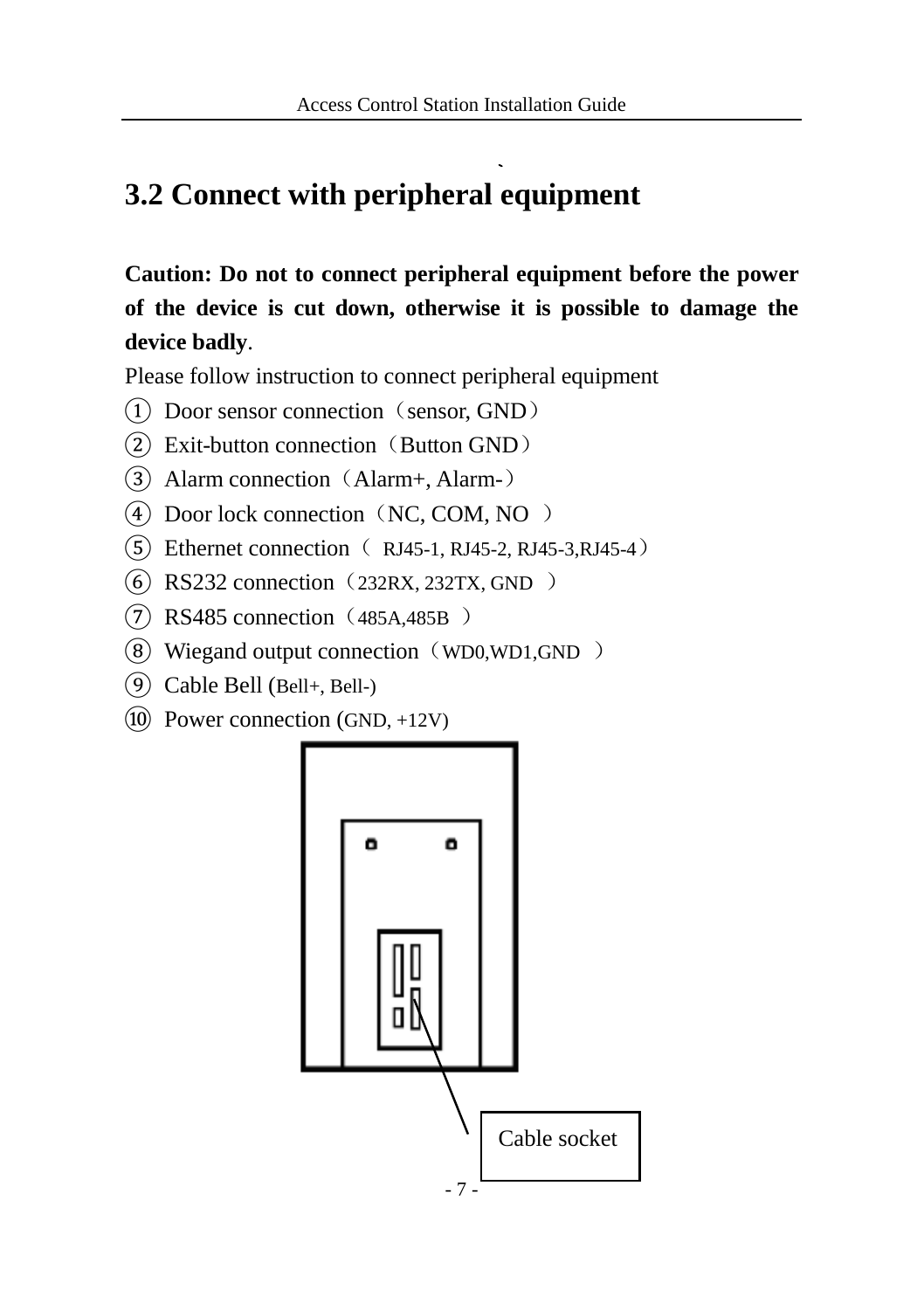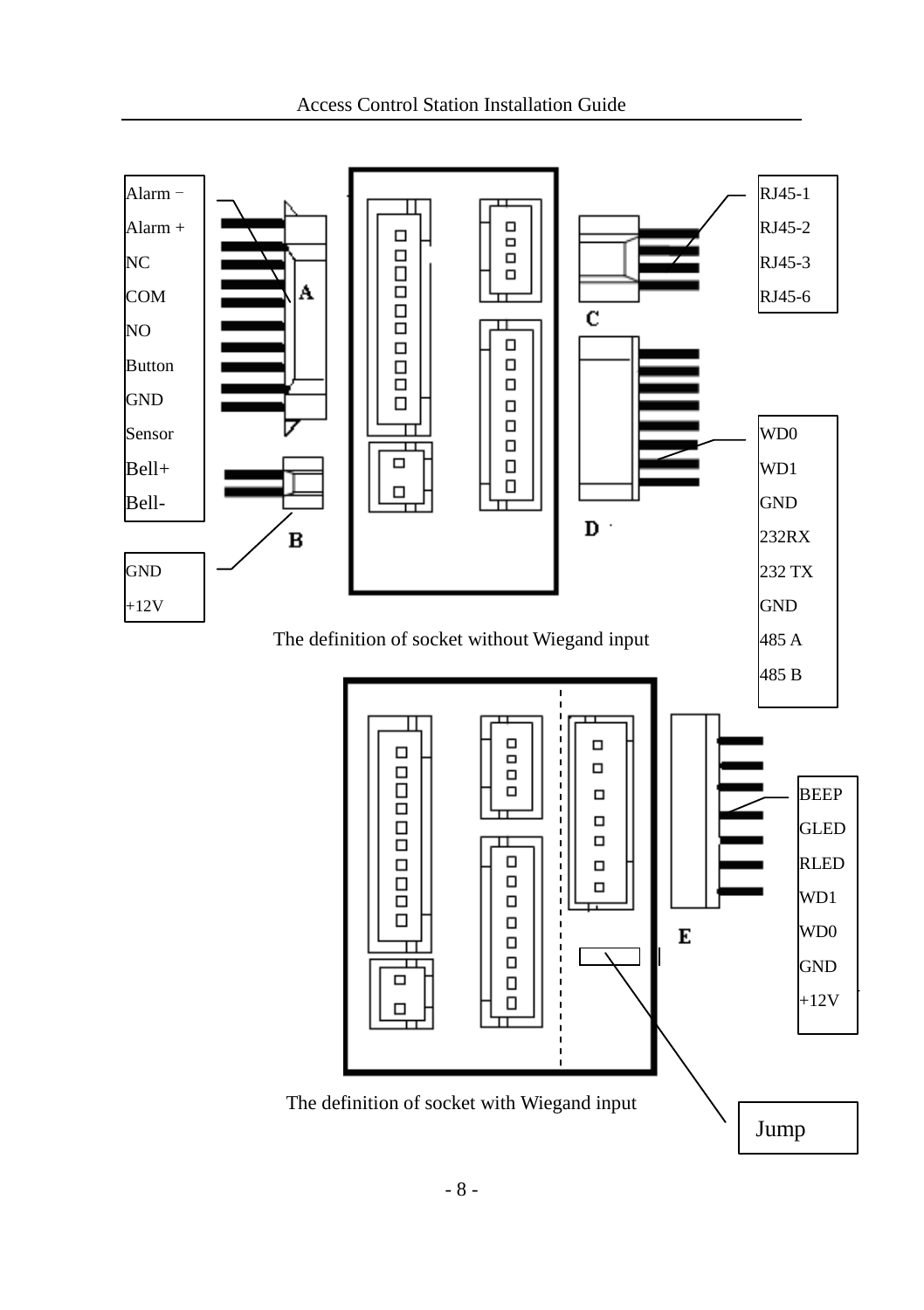#### <span id="page-11-0"></span>**3.2.1 Door Sensor**

The door sensor is used to detect the door open-close status, Access Control Station can monitor if the door has been unauthorized open through the door sensor, at this time it can output a alarm signal, moreover, Access Control Station can trigger prompt warning if after surpassing a timed period, the door still open.

#### <span id="page-11-1"></span>**3.2.2 Release Button**

The exit-button is installed for in-door operation. When the switch of the button is close, the door will open. The distance is approximately 1400mm from ground to exit-button bottom. Make sure that the exit-button position is to align correct, upright and the connection is accurate and reliable. (Unused exposed end of cable should be cut off, and use insulating tape to wrap it.) Pay attention to electromagnetic disturbance. (For example: The light switch, the computer and so on)

#### <span id="page-11-2"></span>**3.2.3 Alarm**

Access Control Station alarm output is a switch signal, it is able to connect with simple alarm by serial circuit, it also apply to top grade alarm and monitor system as a trigger signal( this machine alarm function only support 12 VDC Warner)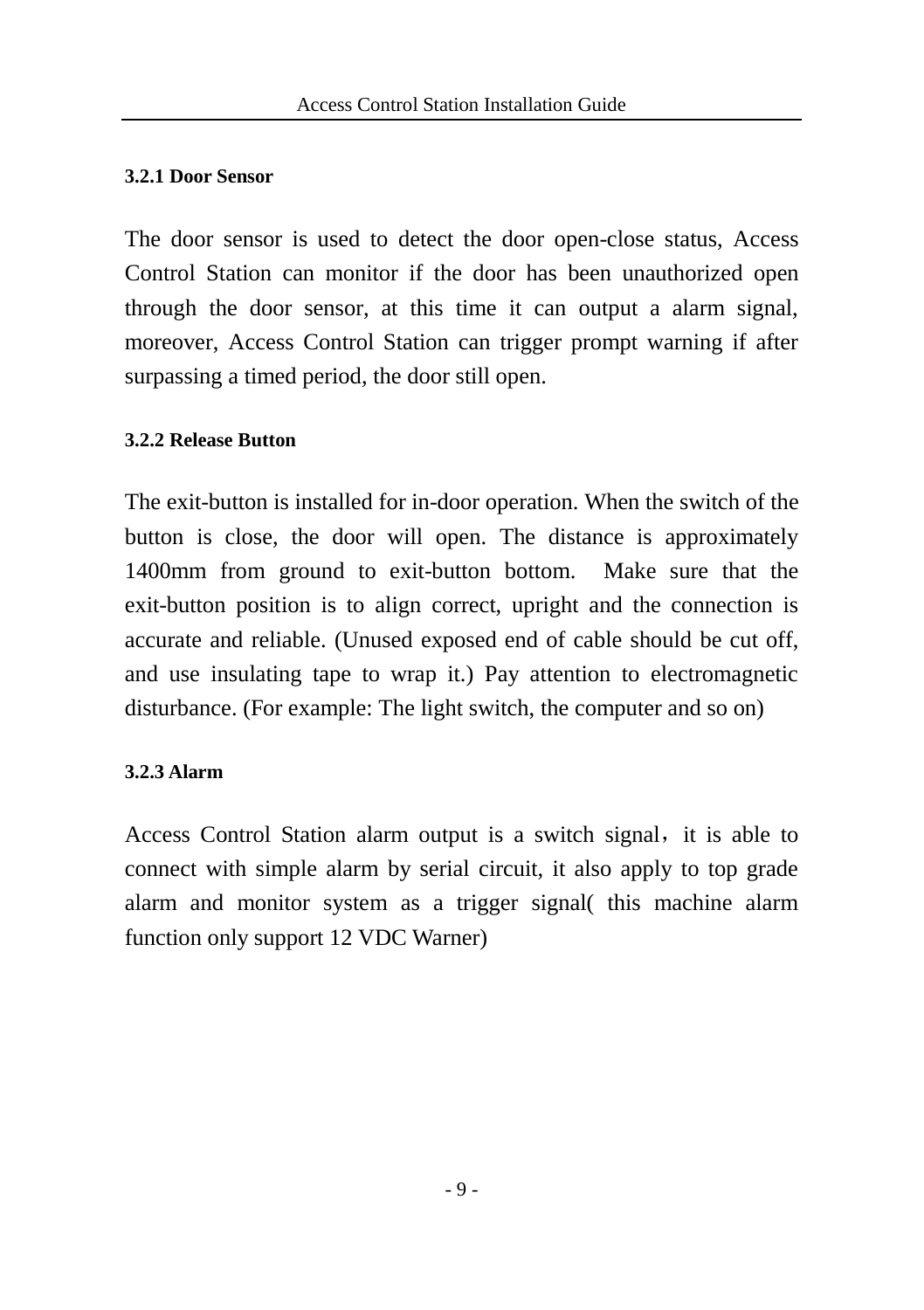

#### <span id="page-12-0"></span>**3.2.4 Conntion with lock**

The way of installing door lock depends on the type of lock and local condition. Internal resistor, which comes from long distance transfer, should be taken into consideration when selecting the cable of electric power. The door lock should be installed reliable and stable. Ensure the wiring is correct. For the strike lock and electromagnetic lock, you should pay attention to positive and negative terminal connection. The unused bare end of wire should be cut off and use insulating tape to wrap it. The delay time of strike lock is adjustable according to different conditions.

**Normally close (NC),** under normal state the equipment keeps up closed, if force the equipment open, the circuit cut off, brings out the state change.

**Normally Open (NO),** under normally state the circuit is cut off, if force the equipment open, the circuit will be closed, and produce a state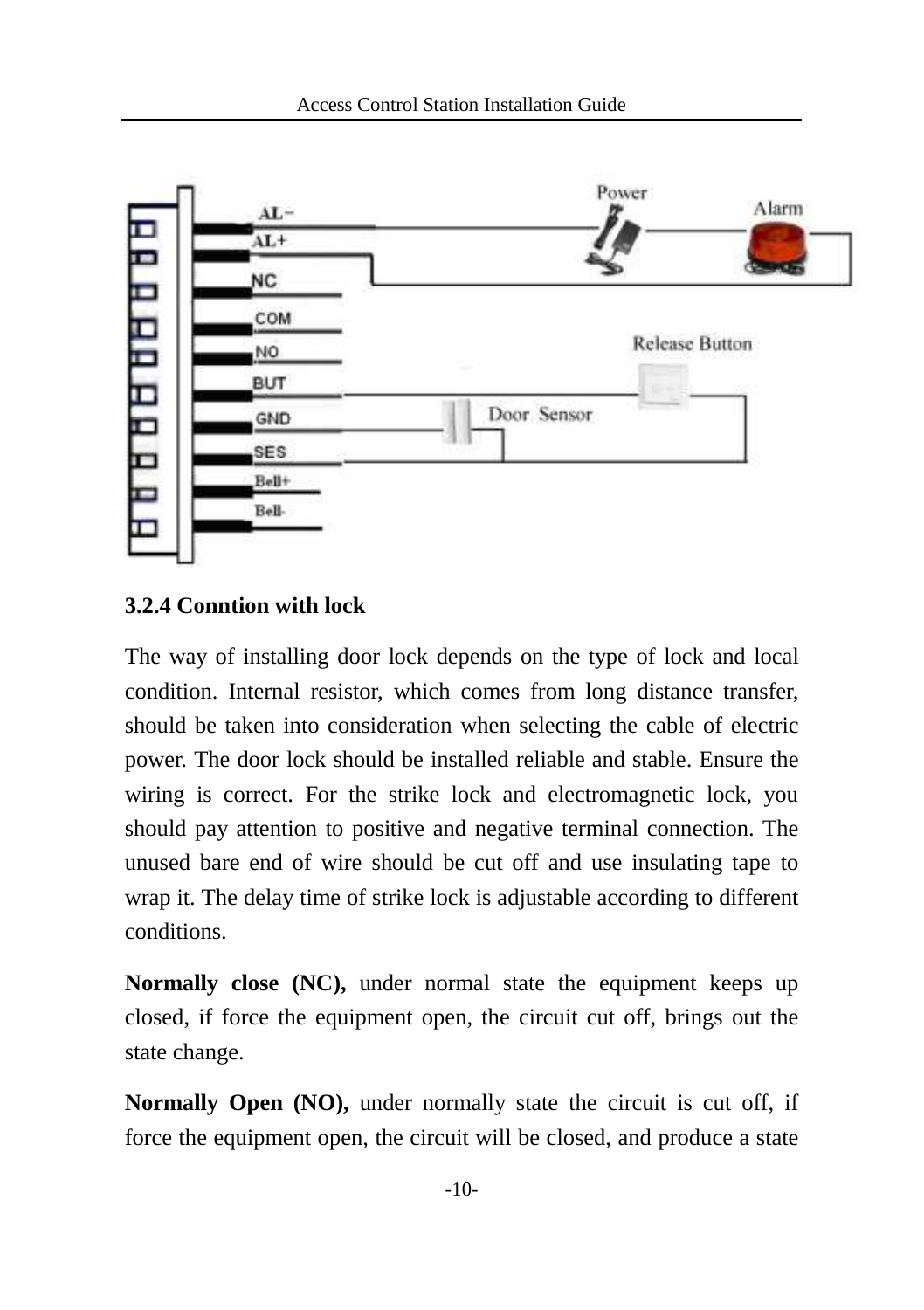change.

### **Power Ground** (**GND**), Current loop ground

### **Input terminal of door sensor**(**Sensor**,**GND** )the input port of door

sensor accepts the signal which come from normally closed contact to detect the door opening and closing state, when the door is in closed, the contact keep in closed state, if the door is opened by someone , the circuit break, thus bring out state change. If unauthorized user opens this door or opening time is too long, the controller will send alarm

### **Input terminal of release door button**(**Button**,**GND**)The input port

of release door button accepts the signal which come from normally opened contact to indicate that somebody want to go out, the input equipment such as " action detector", " press sensitivity floor board" or

exit-door button all serve as source to send signal, if nobody send out

request to want to go out, the input keep disconnection , if somebody want to go out, they trigger release door button, the circuit is closed. Produce state change, the controller responded to the request, unlock and permit door serve as passage mode.

**Note**: the process of performance to unlock door is control by relay,

when you install door lock, there are two thing you must think about, -- safety and security , in other words, do you want which result that is if lose control of this door, the door is still in safety—"lost control but safety" or if lose control of this door, the door still is security--- " lost control but security"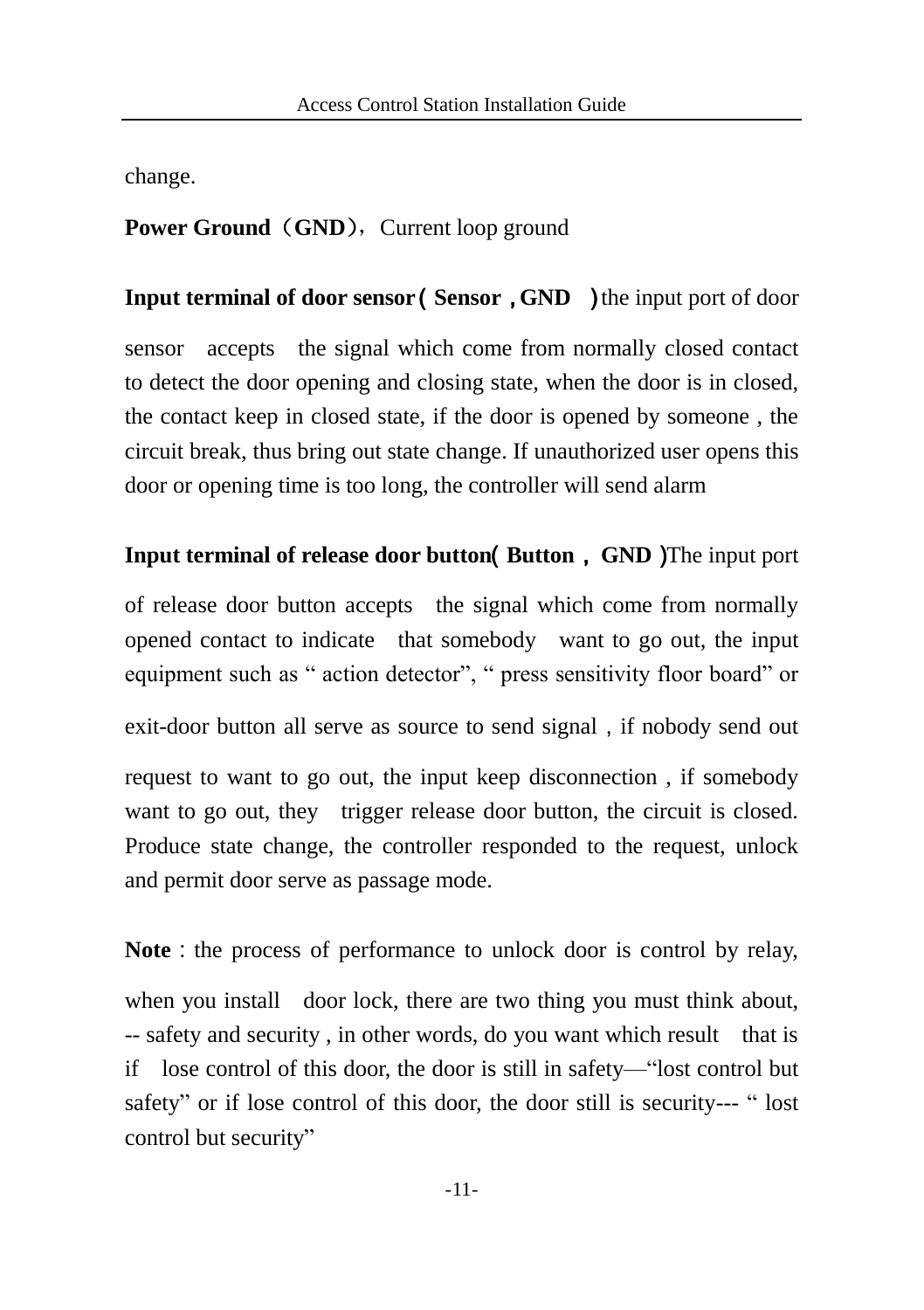**"Lost control but safety"** is that the power supply cut off (maybe the power supply is cut or the controller lose control of itself, the door will be open automatically, and permit everybody freely to pass in and out, the door is not ability to be closed until the system power on, these type of doors are installed in the protective area which ensure everybody is able to pass in and out. One representative application of " lost control but safety" is to use electromagnetism lock, under normal power supply, the door is controlled by the controller, once the power supply break off, the electromagnetism lock will lose magnetism and does not take effect, the door become a passage mode

**"Lost control but security"** is that the power supply cut off, the door will be locked automatically, do not permit external personal to come in, but permit internal personal go out, the door is not to be unlocked until the system power supply is in gear. Make sure that the door of "lost control but security" will be installed in the area, which needs to be protected through fair and foul. One representative application of " lost control but security" is to use electrical lock, if the power supply break off, the external personal is not able to open the door, but the internal person can open the by manual operation.

In the following three cases, we recommend that fingerprint machine and lock be powered separately.

1) The working voltage of the lock is DC12V, but the current difference of the fingerprint machine and the lock doesn't exceed 1A.

2) The lock voltage is not DC12V.

3) The distance between lock and fingerprint machine is too far.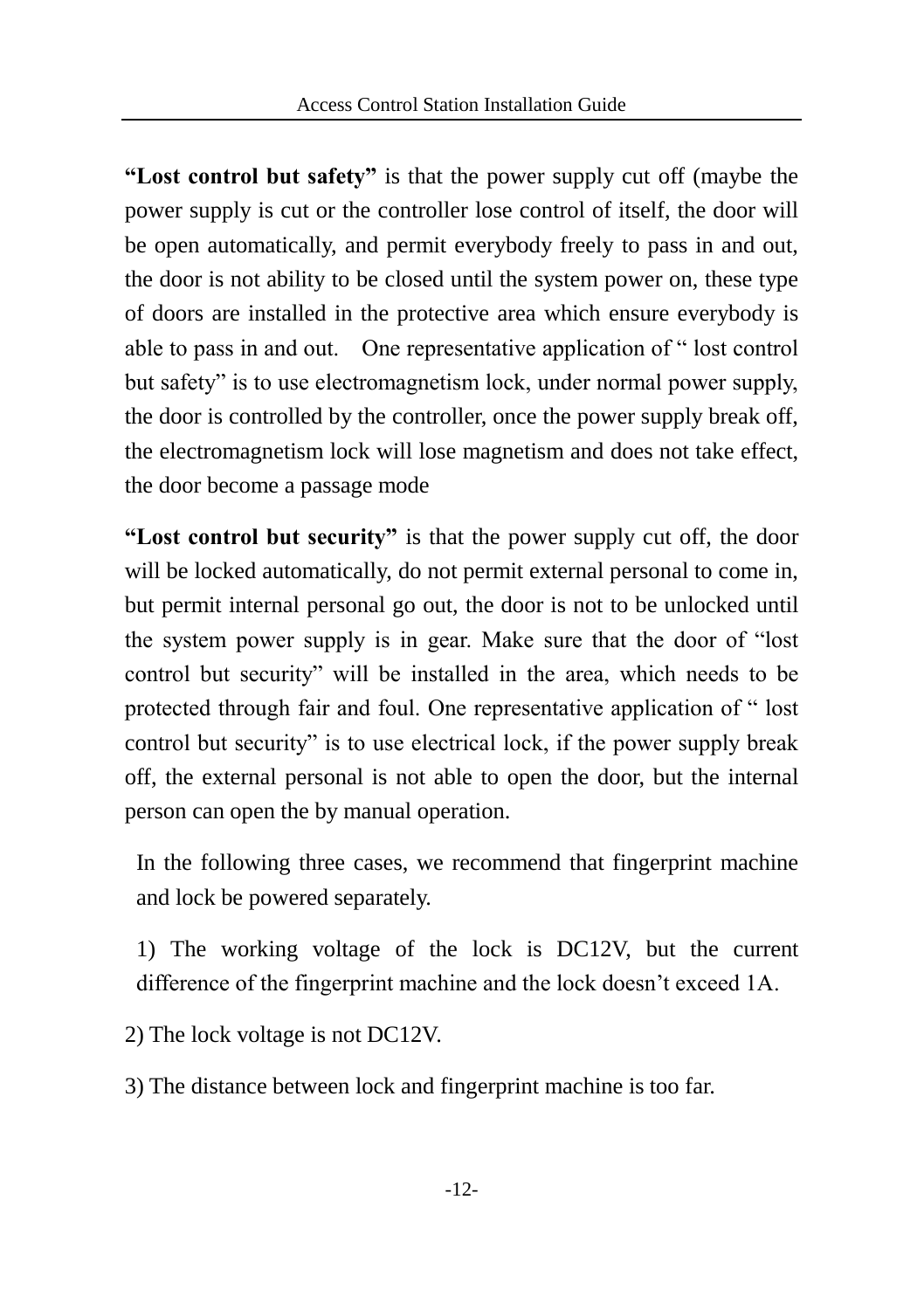1、NC lock connection (Access Control Station and lock power by one adapter together , Jump 2,3 pin closed).



2、NO lock connection (Access control Station and lock powered by one adapter together , Jump 2.3 pin closed).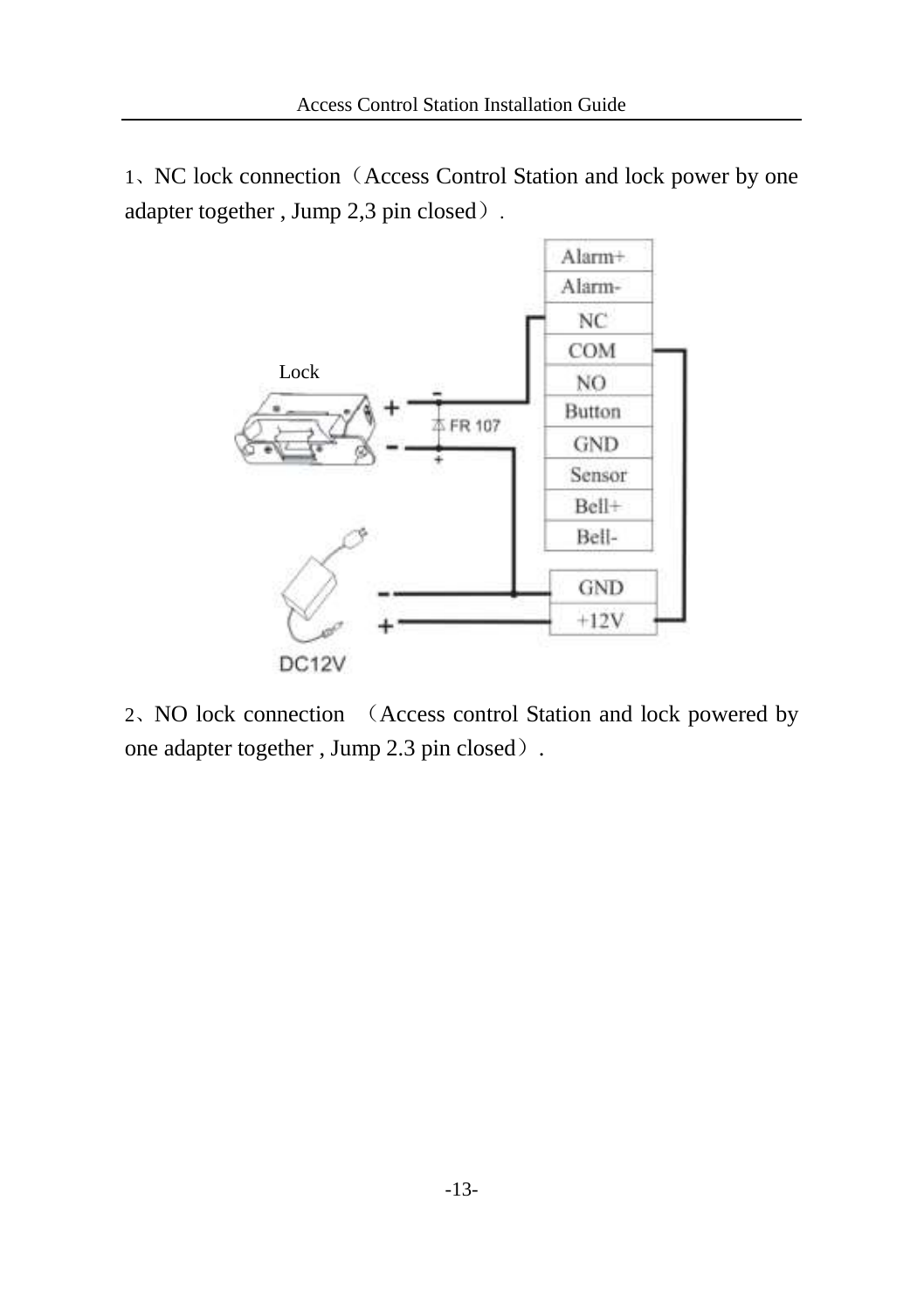

3、the output relay signal by Access control station, NC lock connection (Access Control Station and lock powered by independent adapters jump 1,2 closed)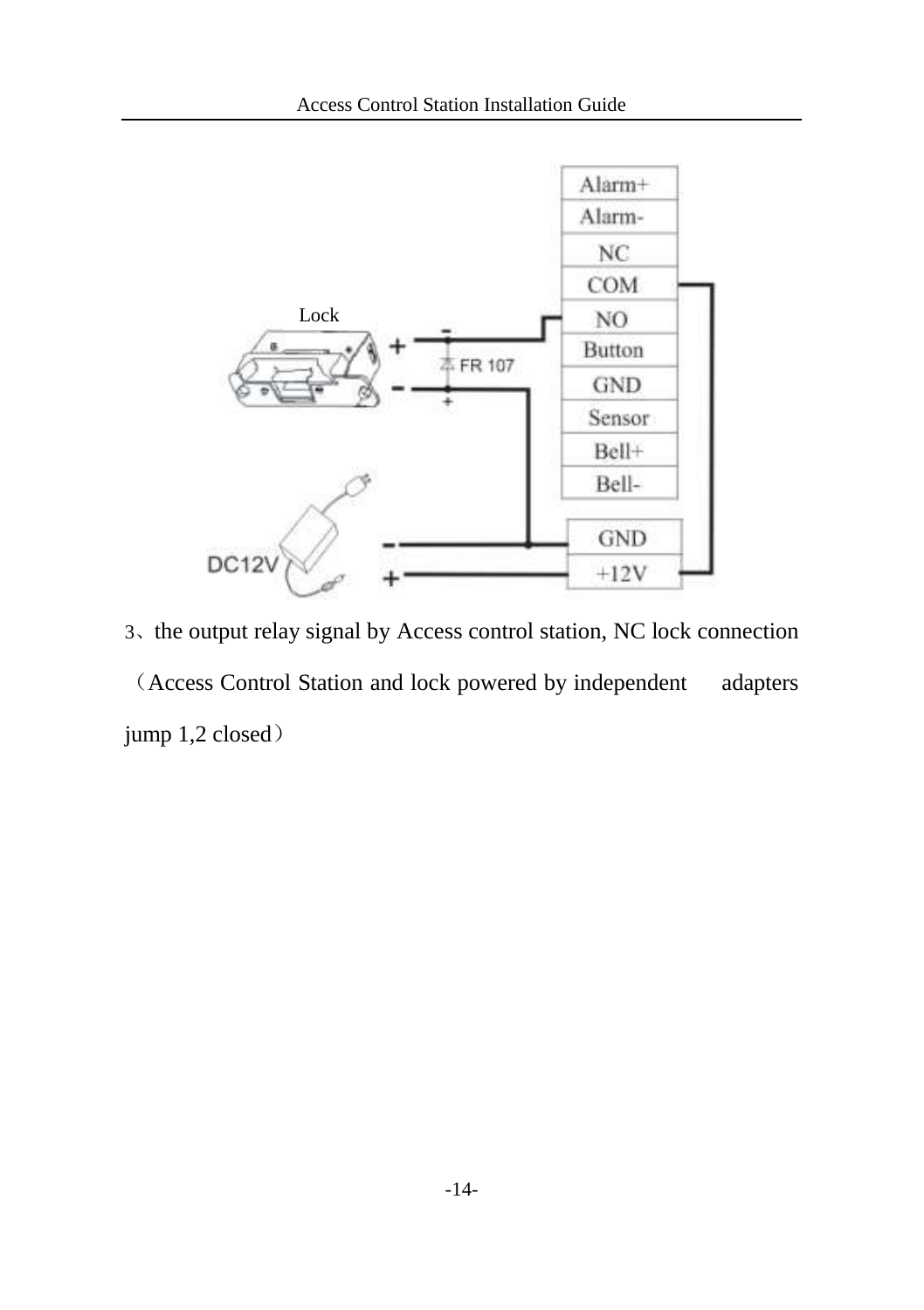

4、the output relay signal by Access control station, NO lock connection ( Access Control station and lock powered by independent adapter

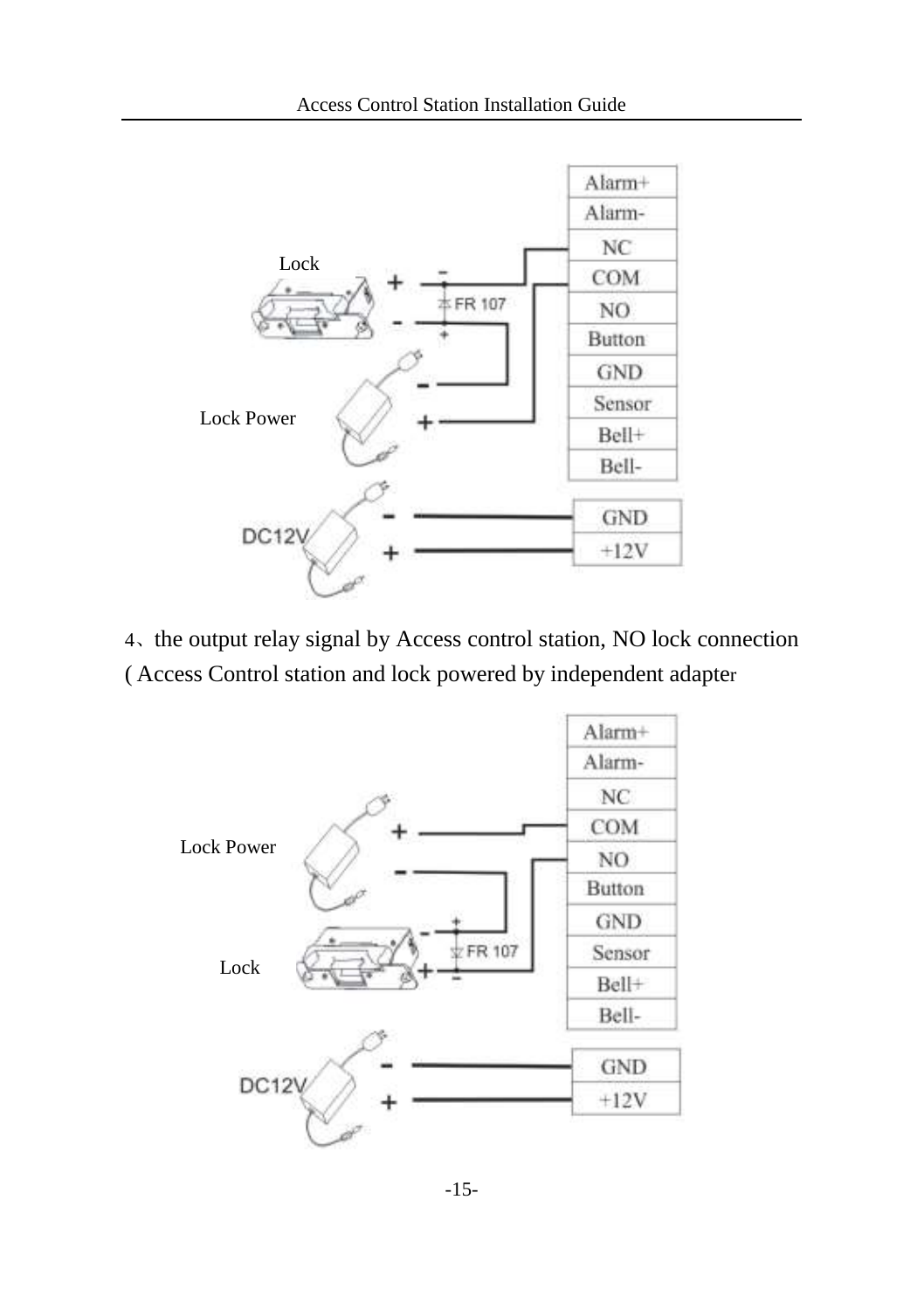## <span id="page-18-0"></span>**3.2.5 Ethernet connection**

1) Access Control Station connects with PC through cross cable



2) Access Control Station connects with PC through network and HUB to create a local network

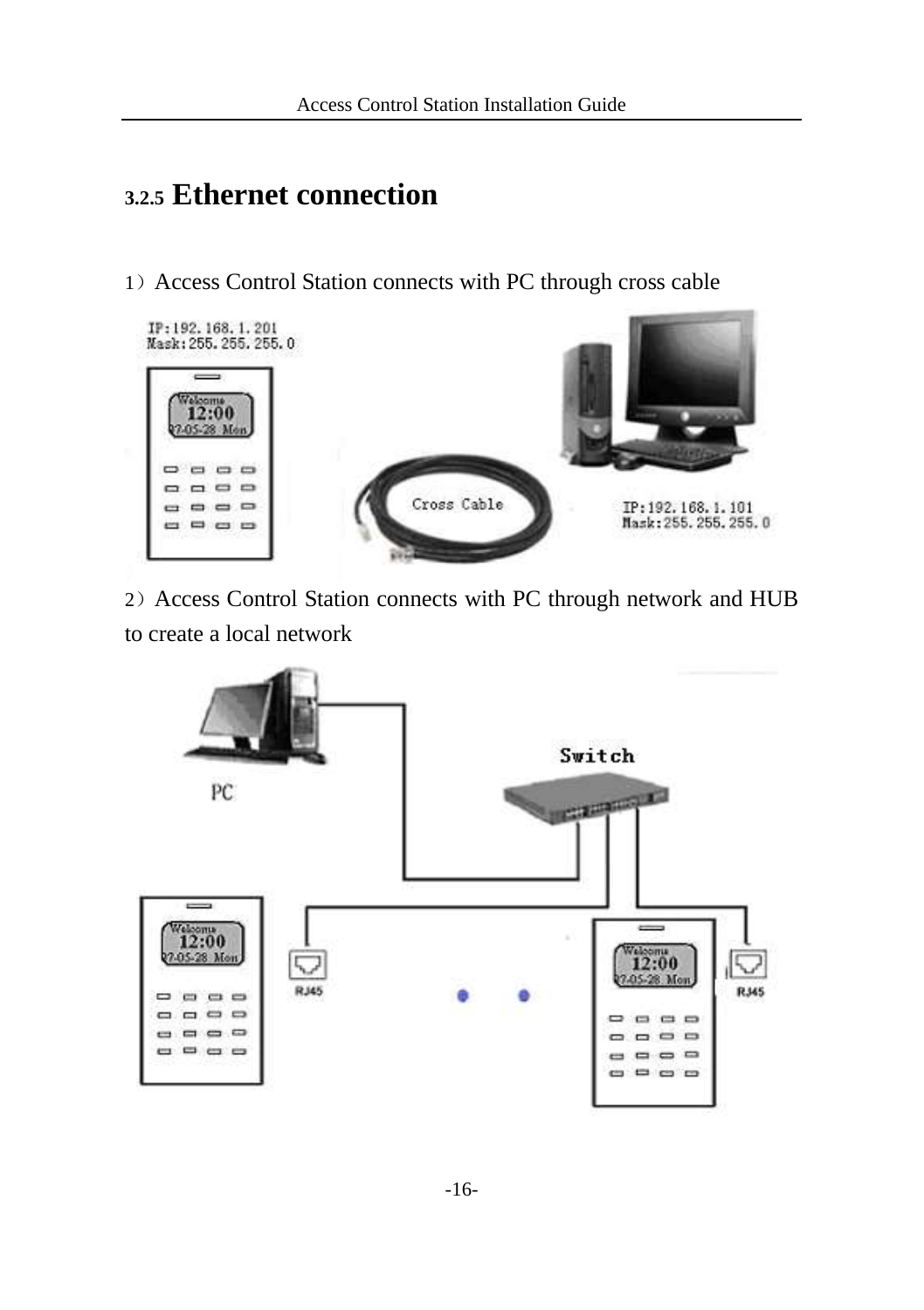3) RJ45 plug wiring diagrams for Ethernet

a) RJ45 plug standard



b) Ethernet 10/100Base—T Crossover Cable

mostly apply to HUB and Switch, or directly connect two Ethernet terminals(not through HUB), fully support 10Base-T and 100Base-TX.

| Plug1 Pin  |                              | Pin | Plug 2 |
|------------|------------------------------|-----|--------|
| $TX_{\pm}$ | $1 \leftarrow \rightarrow 3$ |     | $RX+$  |
| TX-        | 2 $\leftarrow$ 6             |     | $RX -$ |
| $RX+$      | $3 \leftarrow \rightarrow 1$ |     | $TX+$  |
| $RX -$     | 6 $\leftarrow$ 2             |     | TX-    |

c) Ethernet 10/100Base-T Straight Thru Cable

Support 10Base-T and 100Base-TX, apply to connect with network card and  $HUB$  (or network outlet), sometime it is called (whips)"

| Wiring standard Pin Color |                                             |                     | <b>Pin</b> Wiring standard |
|---------------------------|---------------------------------------------|---------------------|----------------------------|
| $TX+$                     | 1 $\leftarrow$ white orange $\rightarrow$ 1 |                     | $TX+$                      |
| TX-                       | $2 \leftarrow$ Orange                       | $\Rightarrow$ 2     | TX-                        |
| $RX+$                     | $3 \leftarrow$ white green $\rightarrow$ 3  |                     | $RX+$                      |
|                           | $4 \leftarrow$ Blue                         | $\Rightarrow$ 4     |                            |
|                           | $5 \leq$ Blue white                         | $\Rightarrow$ 5     |                            |
| $RX -$                    | $6 \leq$ Green                              | $\Rightarrow$ 6     | $RX -$                     |
|                           | $7 \le$ White brown $\Rightarrow$ 7         |                     |                            |
|                           | $8 \leq$ Brown                              | $\longrightarrow 8$ |                            |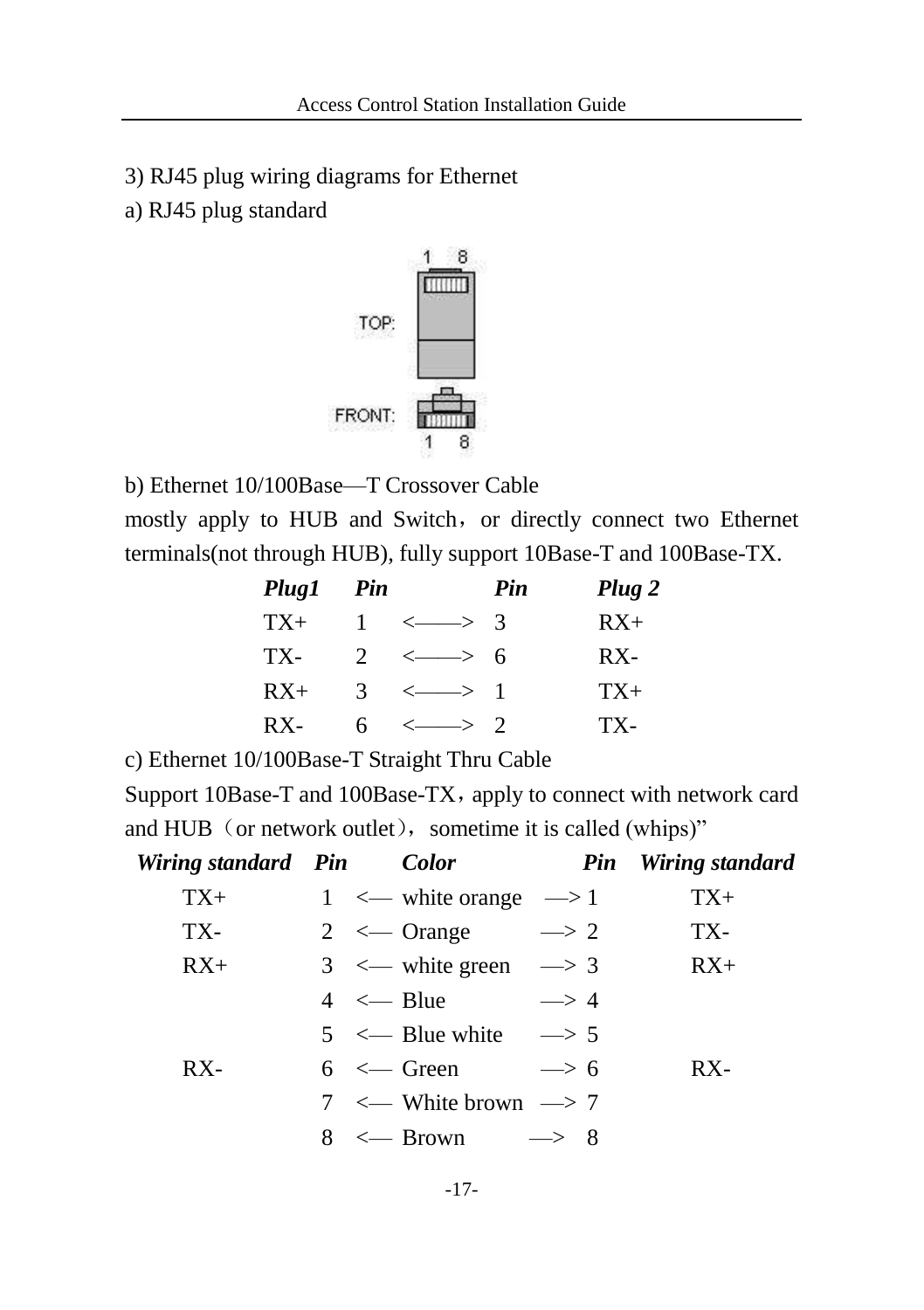### <span id="page-20-0"></span>**3.2.6 Connection with RS232**

#### **The definition of PC connection with Access Control Station**

| PC Serial Port | <b>Access Control Station serial port</b> |
|----------------|-------------------------------------------|
| Pin2-Rxd       | Pin5-Txd                                  |
| Pin3-Txd       | Pin4-Txd                                  |
| Pin5-Gnd       | Pin6-Gnd                                  |



### <span id="page-20-1"></span>**3.2.7 Connection with RS485**

**The definition of terminal connection**

| <b>Terminal</b>  | <b>Function</b>          |
|------------------|--------------------------|
| <b>Pin1-485A</b> | $RS-485$ communication + |
| <b>Pin2-485B</b> | RS-485 communication -   |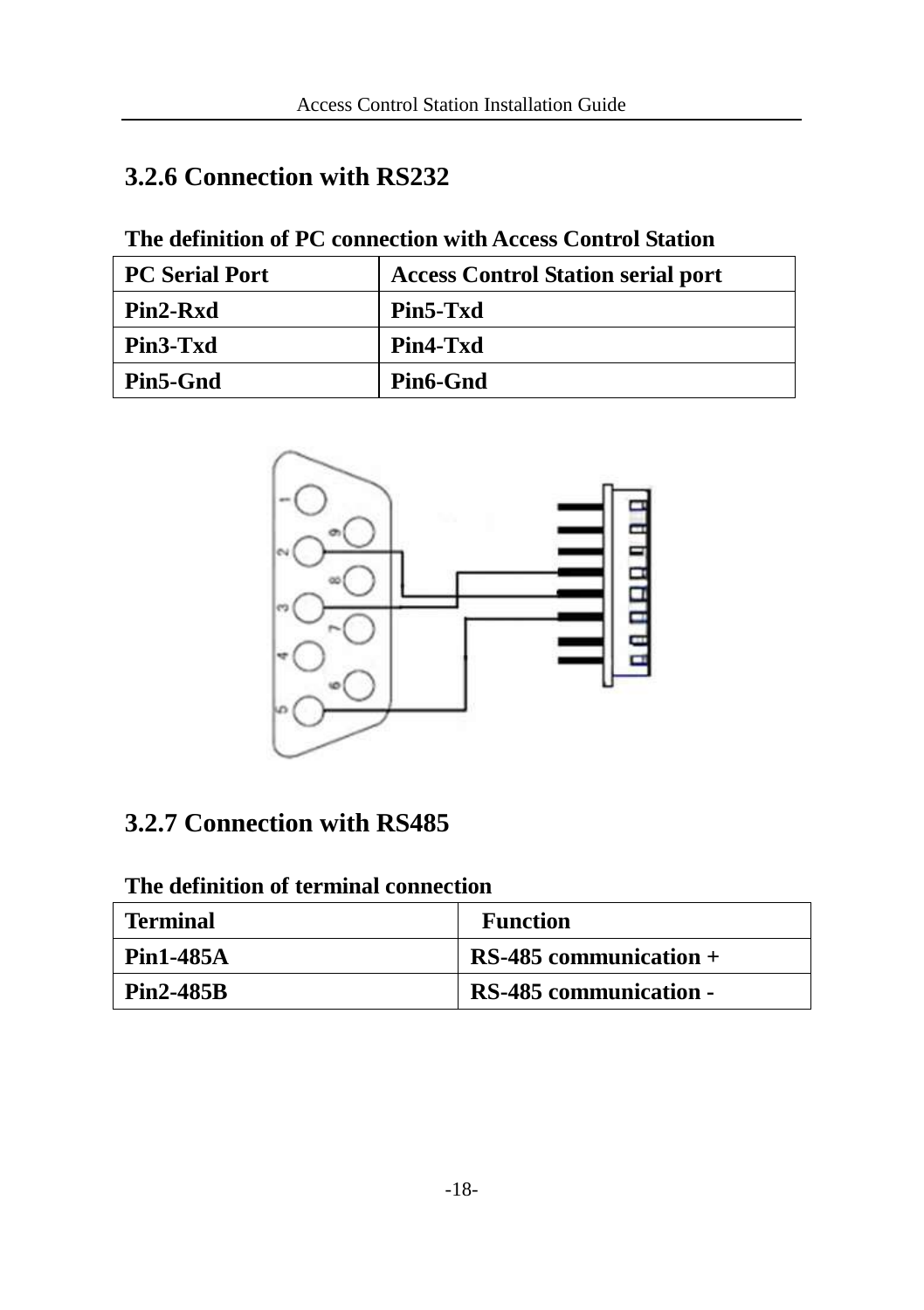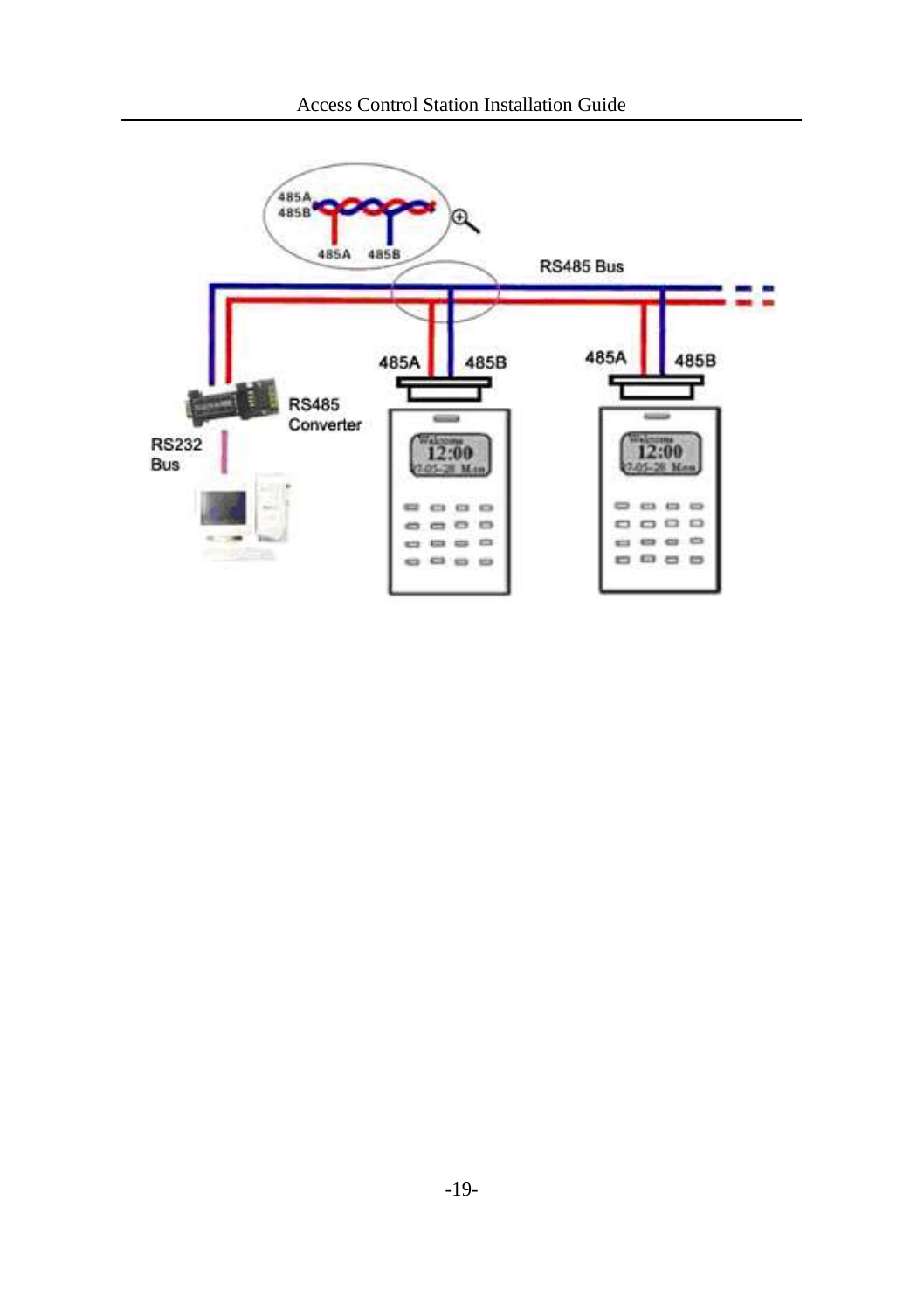### <span id="page-22-0"></span>**3.2.8 Wiegand output**

Access Control Station provide standard Wiegand 26 output, which can be connected to most of access controllers, like the way of connecting with a ID reader or password keyboard. The distance from the controller to device cannot be more than 15 meter (if the signal must be transferred much further or there is a strong interference around, please adopt a Wiegand signal amplifier)

**Mote**: no matter the device is powered by access controller or not, the ground ports of them have to be properly together to ensure the Wiegand transfer reliable

| <b>Terminal</b> | <b>Function</b>              |
|-----------------|------------------------------|
| Pin1-WD0        | Output Wiegand data 0 signal |
| Pin2-WD1        | Output Wiegand data 1 signal |
| Pin3-GND        | Ground                       |

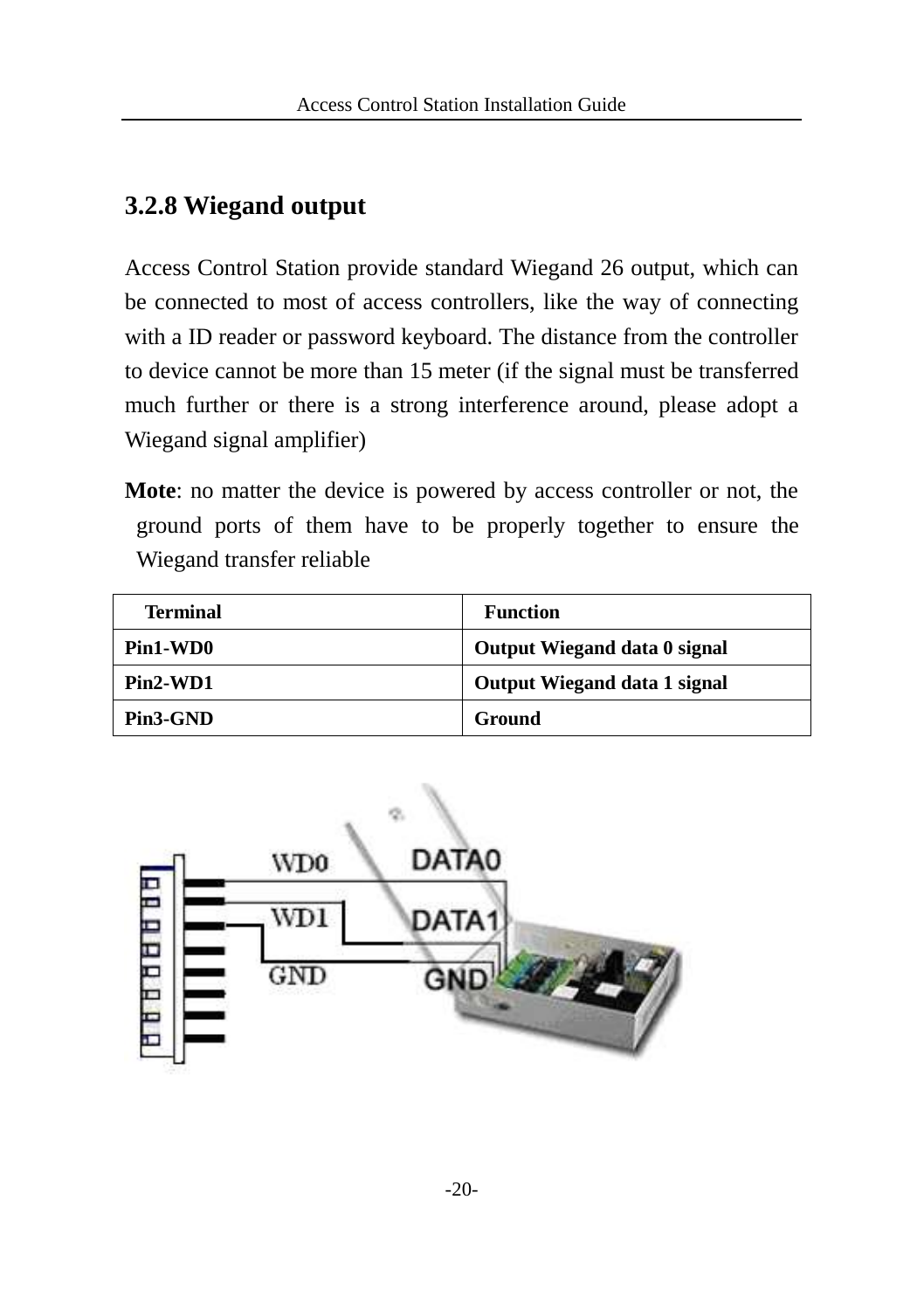### <span id="page-23-0"></span>**3.2.9 Power connection**

This device is powered by 12VDC. Its current is approximately 50mA in the ready work status and 400mA in the work status. The power is conducted along with the terminal; you can use the 12V-4A-supply adapter that is provided along with the device. The detail about connection is as follow.

| <b>Terminal</b>        | <b>Function</b> |
|------------------------|-----------------|
| Pin1- GND              | Power negative  |
| Pin <sub>2</sub> - PWR | Power positive  |

The following figure is an example, which takes a provided power adapter to connect



### <span id="page-23-1"></span>**3.2.10 Connect with external Weigend reader**

Access control device whit the Weigand input function is able to connect with card reader, which is located in outdoor or indoor, control the door by the controller together, the cable which between access controller and external card reader is no more than 90 meter.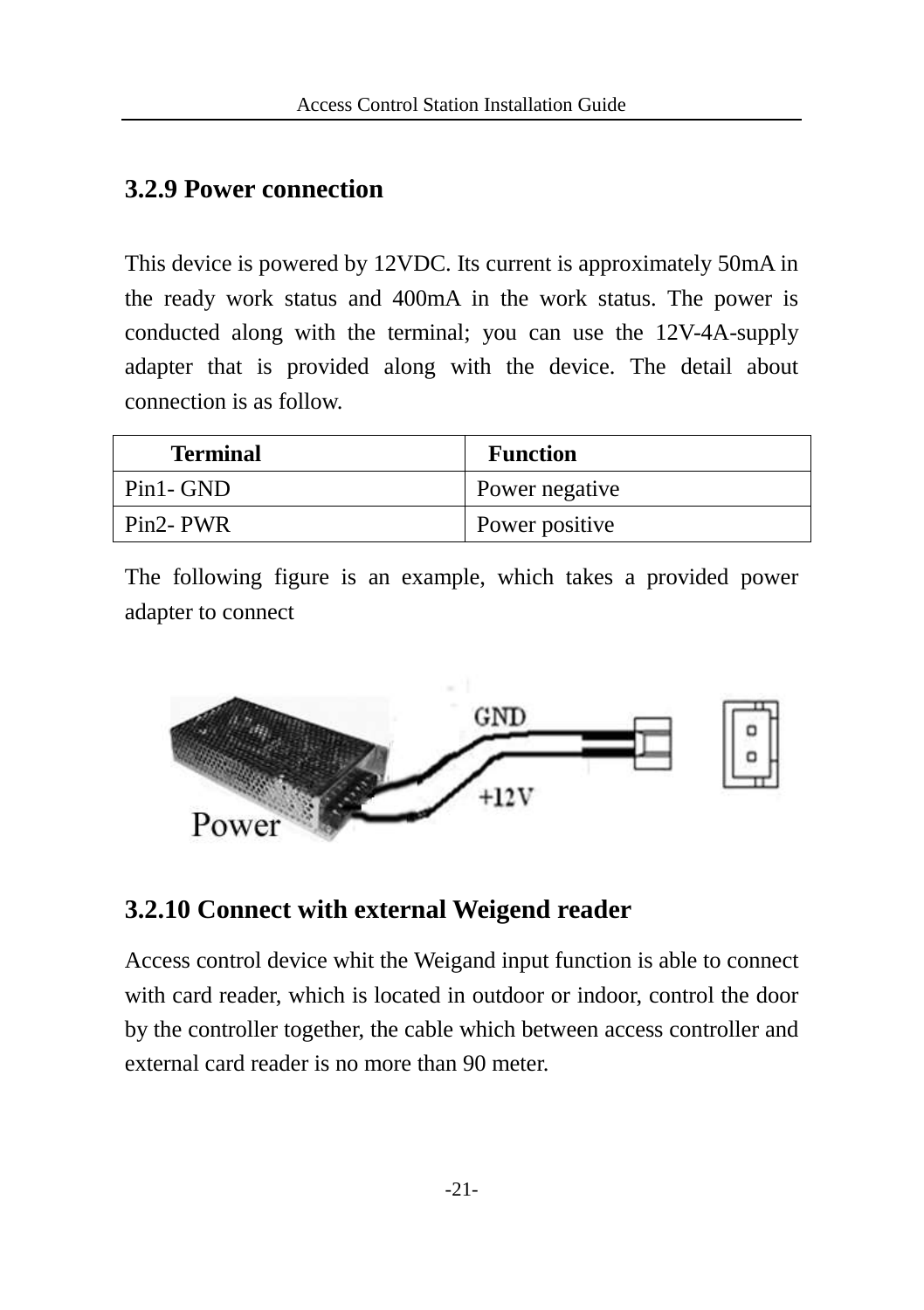

# <span id="page-24-0"></span>**3.3 Fixing Access Control Station**

- ① Confirm all connection plugs correctly.
- ② Align back iron-plate of Access Control Station body to mounting plate properly, and push it up, see figure1, then push device backward, see figure 2.

③ Turn and tie up the screw bottom.

After finishing installation, make ensure the body of device is fixed tightly.

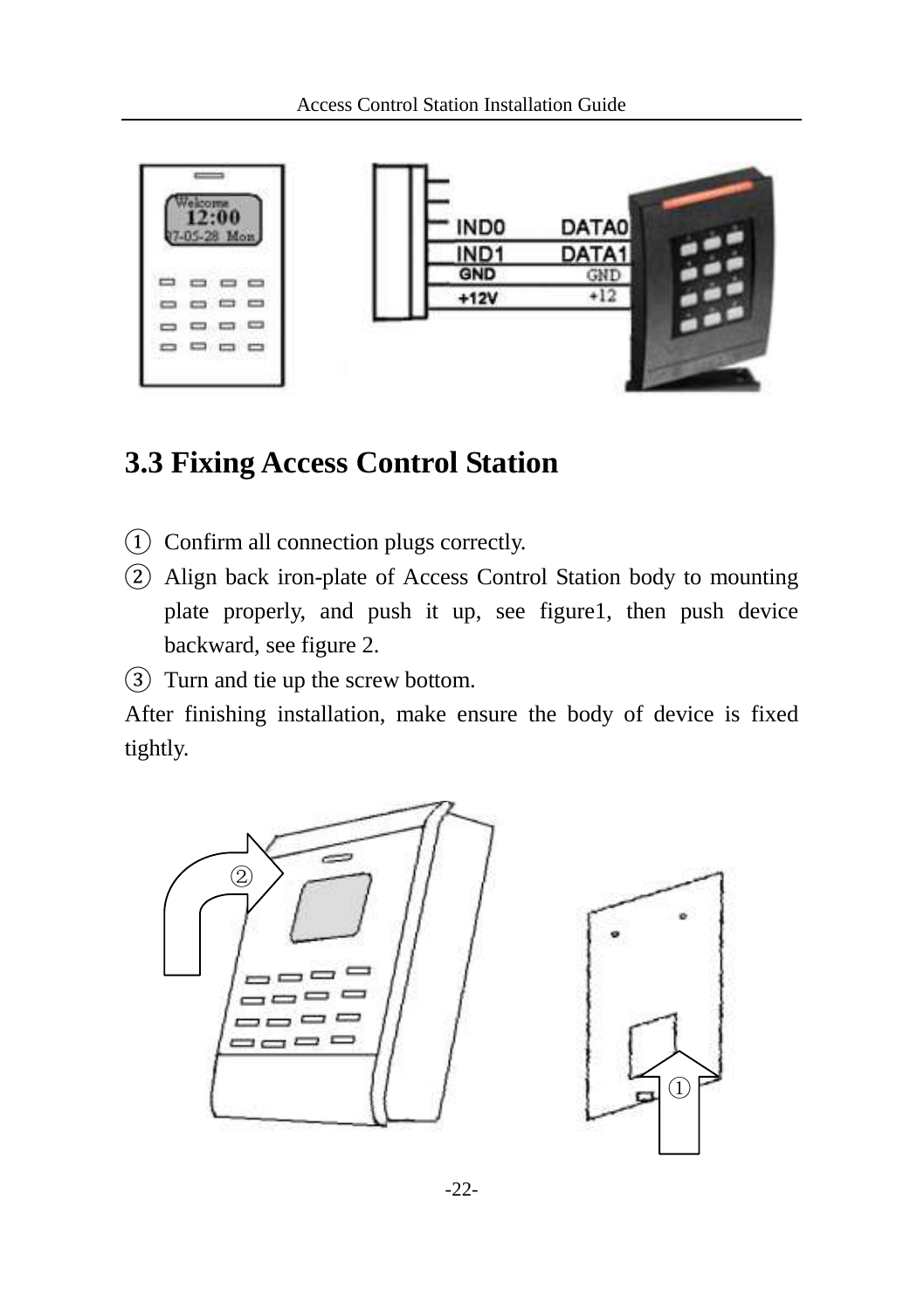# <span id="page-25-0"></span>**4. Fastening Access Control Station**

After all system installation finished, make a test and examine prior to power on, inspect whether the lock driver is OK or not, for more details, please see "User Guide" and "Software Manual"

The green LED begins to glitter after power up.

②enter menu-〉Option-〉 Auto-test.

 $\langle \text{Qenter menu-}\rangle$  User manage- $\rangle$  User Enroll- $\rangle$  Fingerprint Enroll, Enroll a fingerprint, and use the fingerprint to test access control system and door lock..

④if there is no any problem. Please delete this enrolled fingerprint.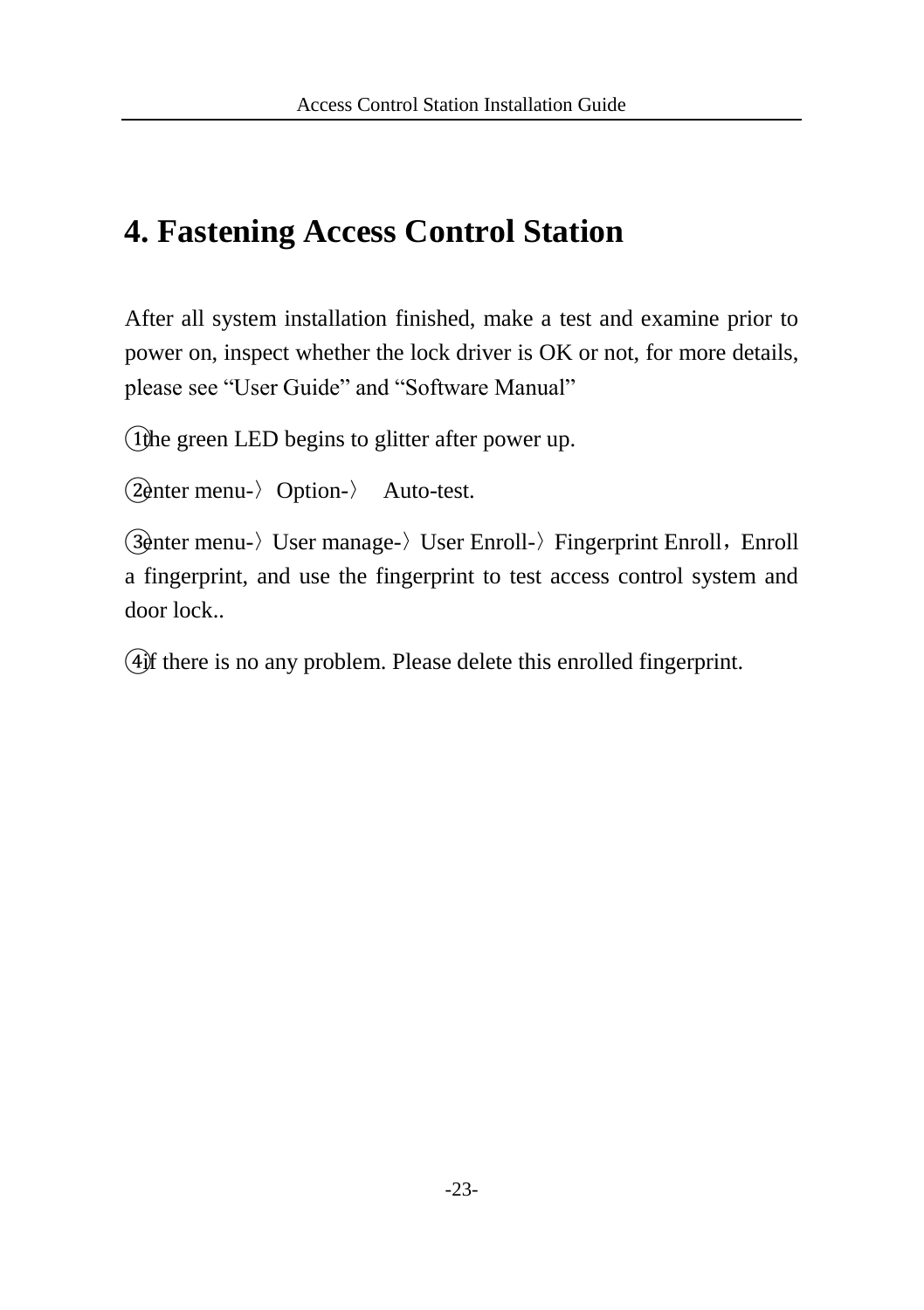# <span id="page-26-0"></span>**5. Others**

## <span id="page-26-1"></span>**5.1 Reset**

Due to operation error or other accidence, which leads the machine not to work, you can restart machine through reset key.

The a small tool which diameter is no more than 2mm.

②find reset mark of "res" on the left small hole on the bottom of device, see following figure.

③Use the tool plug into the hole refer to the picture on right, then plug out. The machine is able to restart.



# <span id="page-26-2"></span>**5.2 Anti-dismantle button**

Anti-dismantle button is on middle of device, whose function is realized by back-cover pressing the anti-dismantle button. When the device is being dismantled, it will send an alarm signal through the terminal.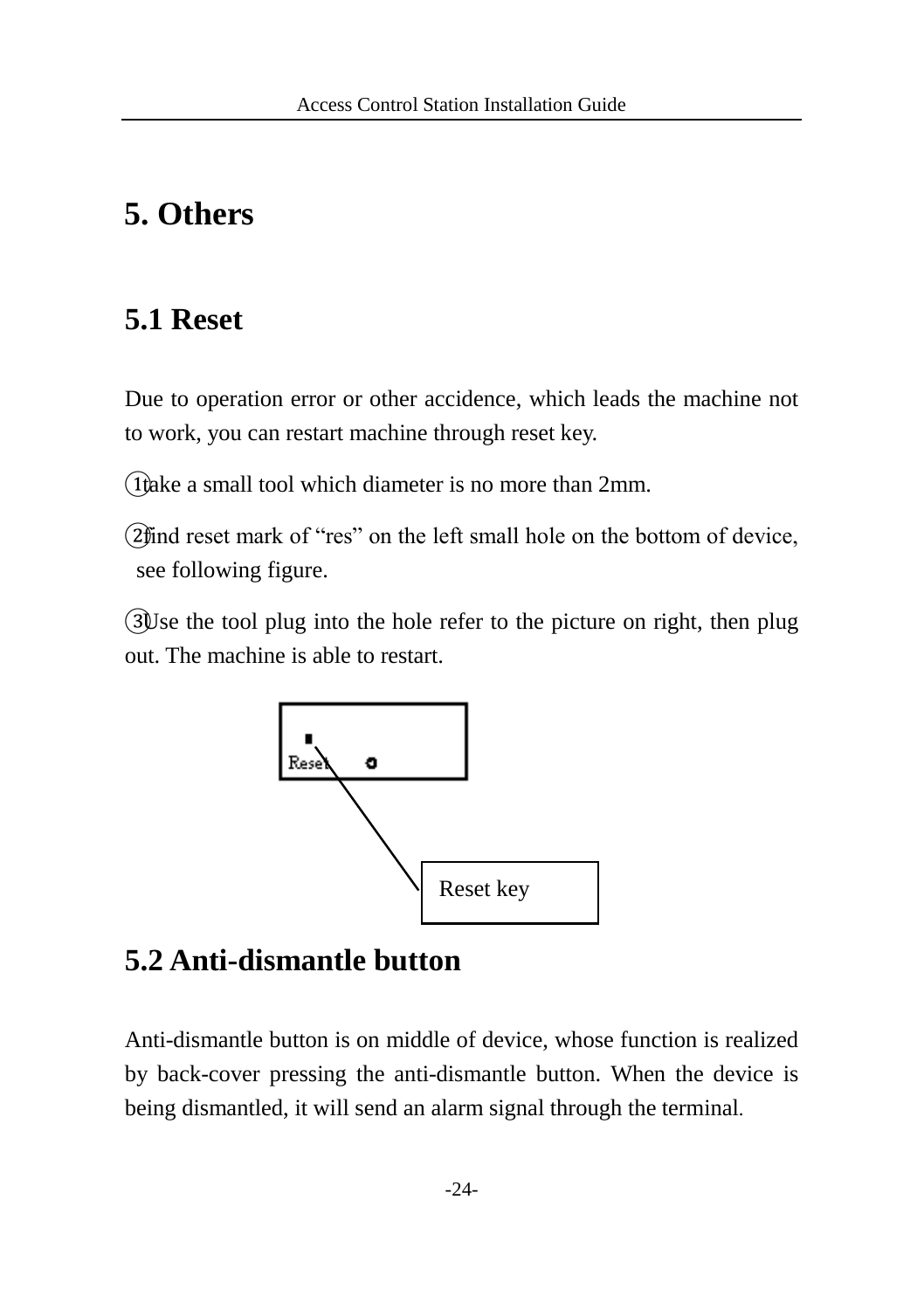### <span id="page-27-0"></span>5.3 **Cable doorbell**

There is a key which is remark as  $\text{icon}(\mathcal{Q})$  on the keypad, this key is used for doorbell.



Put the doorbell in the proper place, press the doorbell key on the device, please see circle marked, after the doorbell receive a signal, it will ring.

Note: Because the terminal and key our provided is used for cable doorbell, must join the power into the electric round.

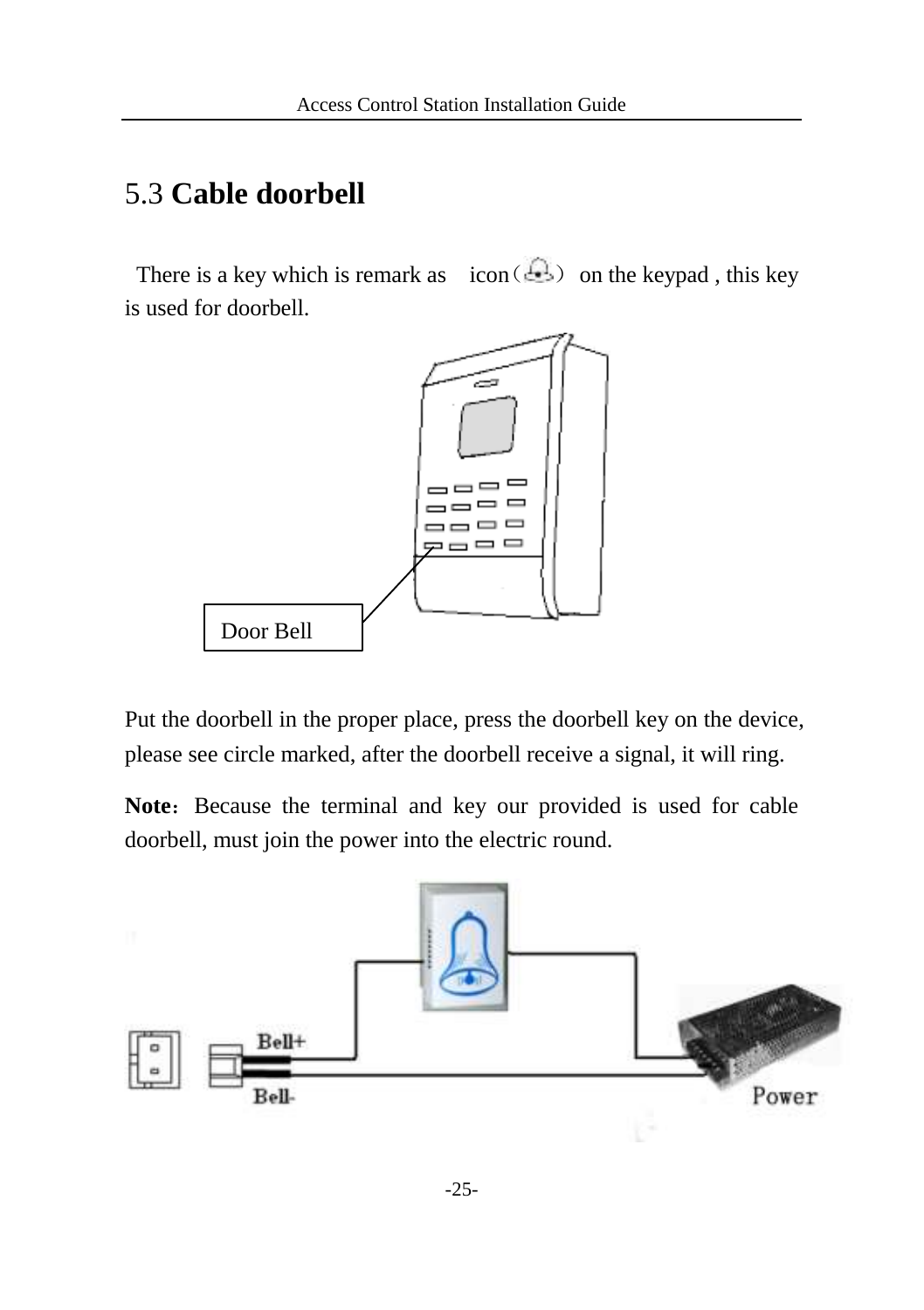# <span id="page-28-0"></span>**SC Series rechargeable battery specifications**

#### specifications

- Model: MS621F
- Nominal voltage  $(V)$ : 3
- Charging voltage (standard charge voltage): 2.8V-3.3V (3.1V)
- Nominal capacity (mAh):  $5.5$
- **Internal resistance (): 80**
- Standard charge and discharge current (mA): 0.025
- $\blacksquare$  The largest discharge current (continuous) (mA): 0.25
- Life cycle (times): 100% charge and discharge: 200: 20% charge and discharge: 1000
- Size (mm): diameter:  $6.8$ ; Height:  $2.1$
- Weight (g):  $0.23$

### **Features**

- Discharge capacity
- 3.3 V-2.0V with the high voltage at the same time, you will receive a large discharge capacity. Charge and discharge cycles long life
- $\blacksquare$  Under the 3.3 V-2.0V the charge and discharge conditions (discharge depth of 100%), can achieve more than 200 rounds of the charge and discharge.
- Excellence in the discharge
- $\blacksquare$  A discharge to 0.0 V so far, can also show a stable discharge capacity.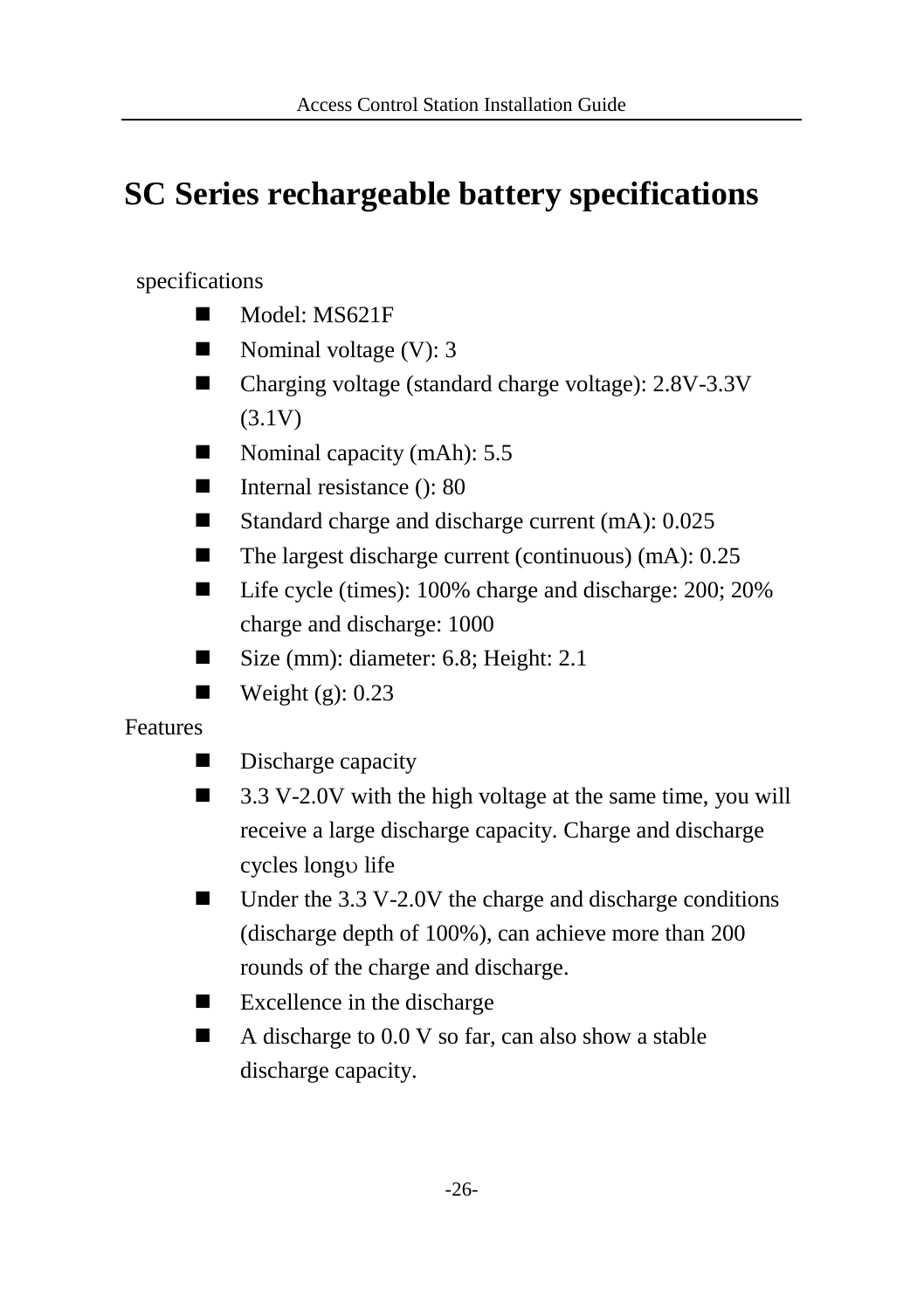### UL (Underwriters Laboratories Inc) specifications (UL File No.MH 15628)

Application

 Mobile, office equipment, and other electronic equipment, sever as the standby power for clock functions of kinds of memory.

 $\blacksquare$  dischargev characteristics



#### Discharge characteristics

Proposed rated voltage. Because of the charge current restrictions, the need to connect to the current limit resistance

Nominal capacity: 3.3 V-2.0V, / FS products in the discharge capacity of 3.1 V-2.0V within the typical scope

Internal resistance by the exchange value of Alternating Current

The largest discharge current: the available capacity of about 50 percent , the current capacity of

Maintain the minimum capacity of 50 percent。

The number of repeated charge 100% and 20% of the nominal capacity as the standard